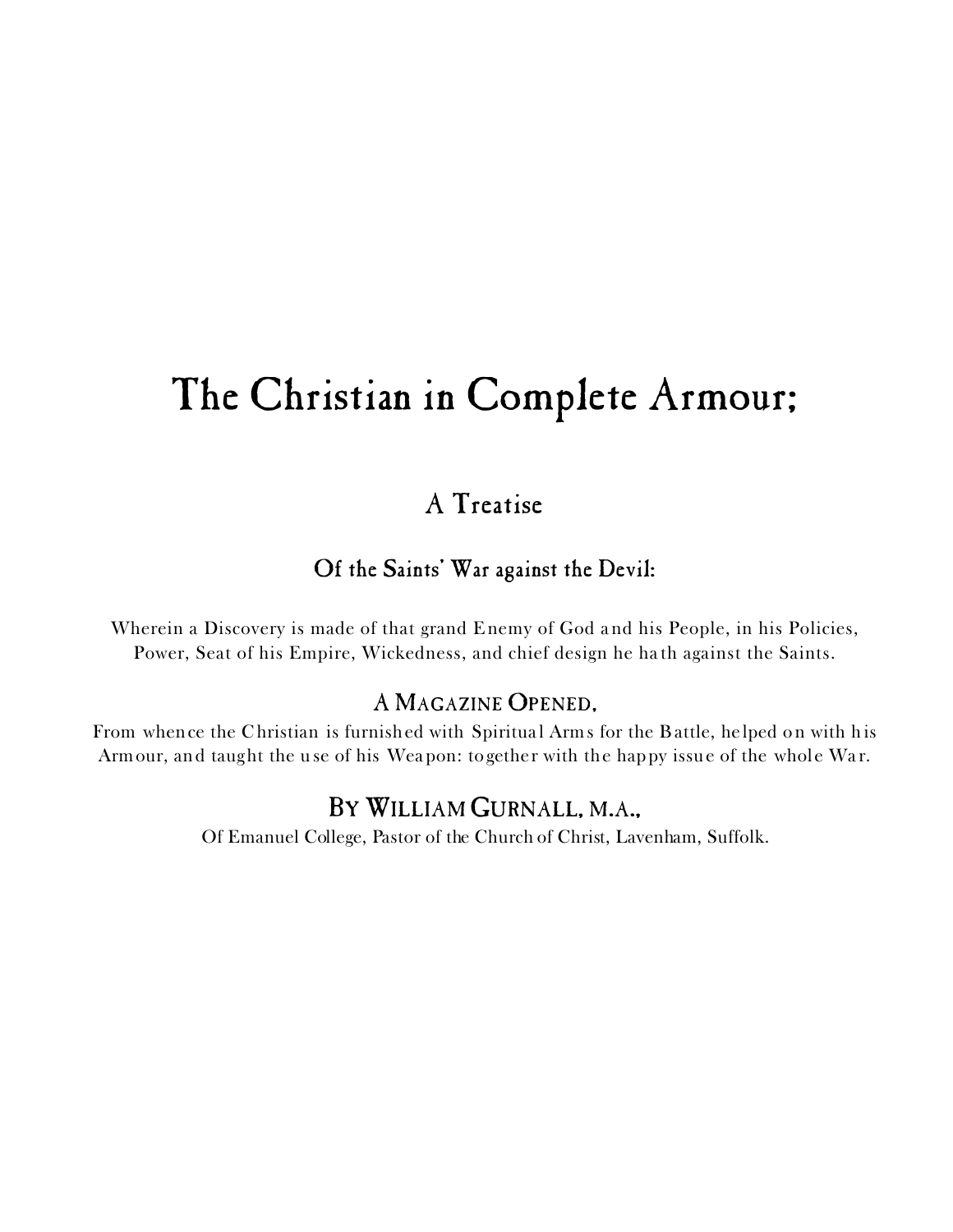# A TREATISE OF THE WHOLE ARMOUR OF GOD

*?Finally , my brethren, be strong in the Lord, and in the power of his might. Put on the whole armour of God, that ye may be able to stand against the wiles of the devil. For we wrestle not against flesh and blood, but against principalities, against powers, against the rulers of the darkness of this world, against spiritual wickedness in high places.*

*?Wherefore take unto you the whole a rmour of God, that ye may be able to withstand in the ev il day, and having done all, to stand.*

*?Stand therefore, having your loins girt about with truth, and having on the breastplate of righteousness; and your feet shod with the preparation of the gospel of peace; above all, taking the shield of faith, wherewith ye shall be able to quench all the fiery darts of the wicked. And take the helmet of salva tion, and the sword of the Spirit, which is the word of God: praying always with a ll prayer and supplication in the Spirit, and watching thereunto with all perseverance and supplication for all saints; and for me, that utterance may be given unto me, that I may open my mouth boldly, to make known the mystery of the gospel, for which I am an ambassador in bonds: that therein I may speak boldly, a s I ought to speak."*

— Ephesians 6:10-20.

#### THE INTRODUCTION

Paul was now in bonds, yet not so close kept as to be denied pen and paper; God, it seems, gave him some favour in the sight of his enemies: Paul was Nero's prisoner, but Nero was much more God's. And while God had work for Paul, he found him friends both in court and prison. Let persecutors send saints to prison, God can provide a keeper for their turn.

But how does this great apostle spend his time in prison? Not in publishing invectives against those, though the worst of men, who had laid him in; a piece of zeal which the holy sufferers of those times were little acquainted with: nor in politic counsels, how he might wind himself out of his trouble, by sordid flattery of, or sinful compliance with, the great ones of the times. Some would ha ve used any picklock to have opened a passage to their liberty and not scrupled, so escape they might, whether they got out at the door or window. But this holy man was not so fond of liberty or life, as to purchase them at the least hazard to the gospel. He knew too much of another world, to bid so high for the enjoying of this; and therefore he is regardless what his enemies can do with him, well knowing he should go to heaven whether they would or no. No, the great care which lay upon him, was for the churches of Christ; a s a faithful steward he labors to set the house of God in order before his departure. We read of no despatches sent to court to procure his liberty; but many to the churches, to help them to stand fast in the libe rty wherewith Christ had made them free. There is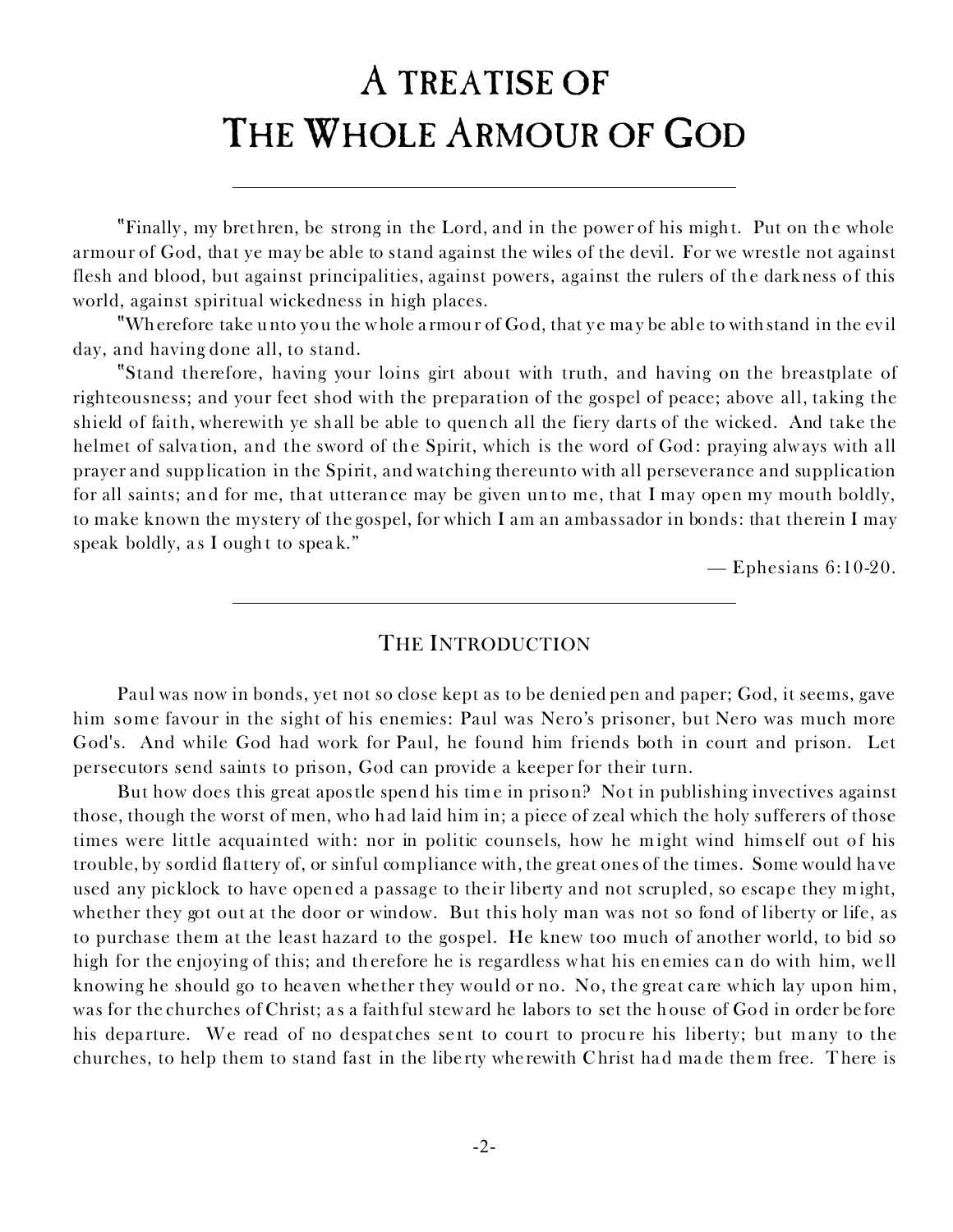no such way to be even with the devil and his instruments, for all their spite against us, as by doing what good we can wherever we be come.

The devil had as good have let Paul alone, for he no sooner comes into prison but he falls a preaching, at which the gates of Satan's prison fly open, and poor sinners come forth. Happy for Onesimus that Paul was sent to jail; God had an errand for Paul to do to him and others, which the devil never dreamed of. Nay he doth not only preach in prison, but that he may do the devil all the mischief he can, he sends his epistles to the churches, that tasting his spirit in his afflictions, and reading his faith, now ready to be offered up, they might much m ore be confirmed; am ongst which Ephesus was not least in his thoughts, as you may perceive by his abode with them two years together, Acts 19:10; as also by his sending for the elders of this church as far as Miletus, in his last journey to Jerusalem, Acts 20:17, to take his farewell of them as never to see their faces in this world more. And surely the sad impression which that hea rt-breaking departure left on the spirits of these elders, yea, the whole church, by them acquainted with this mournful news, might stir up Paul, now in prison, to write unto this church, that having so much of his spirit, yea, of the spirit of the gospel, left in their hands to converse with, they might more patiently take the news of his death.

In the former part of this epistle, he soars high in the mysteries of faith. In the latter, according to his usual method, he de scends to application; where we find him contracting all those truths, as beams together, in a powerful exhortation, the more to enkindle their hearts, and powerfully persuade them to 'walk worthy of their vocation,' Eph. 4:1, which then is done, when the Christian's life is so transparent that the grace of the gospel shines forth in the power of holiness on every side, and from all his relations, as a candle in a crystal glass, not in a dark lantern, lightsome one way and dark another: and therefore he runs over the several relations of husband, wife, parents, children, masters, and servants, and presseth the same in all these.

Now having set every one in his proper place, about his particular duty; as a wise general after he has ranged his army, and drawn them forth into rank and file, he makes the following speech at the head of the Ephesian camp, all in martial phrase, as best suiting the Christian's calling, which is a continued warfare with the world, and the prince of the world. The speech itself contains TWO PARTS.

FIRST, A short but sweet and powerful encouragement, Eph. 6:10. SECONDLY, The other part is spent in several directions for their managing this war the more successfully, with some motives here and the re sprinkled among them, Eph. 6:1 1-20. We begin with the first.

## PART FIRST

#### A Sweet and Powerful Encouragement to the War

*?Finally, my brethren, be strong in the Lord, and in the power of his might." — Eph. 6:10*

The apostle begins his speech with THE WORD OF ENCOURAGEM ENT TO BATTLE: *'Finally, my brethren, be strong in the Lord;'* the best way indeed to prepare them for the following directions. A soul deeply possessed with fear, and dispirited with strong apprehensions of danger, is in no posture for counsel. As we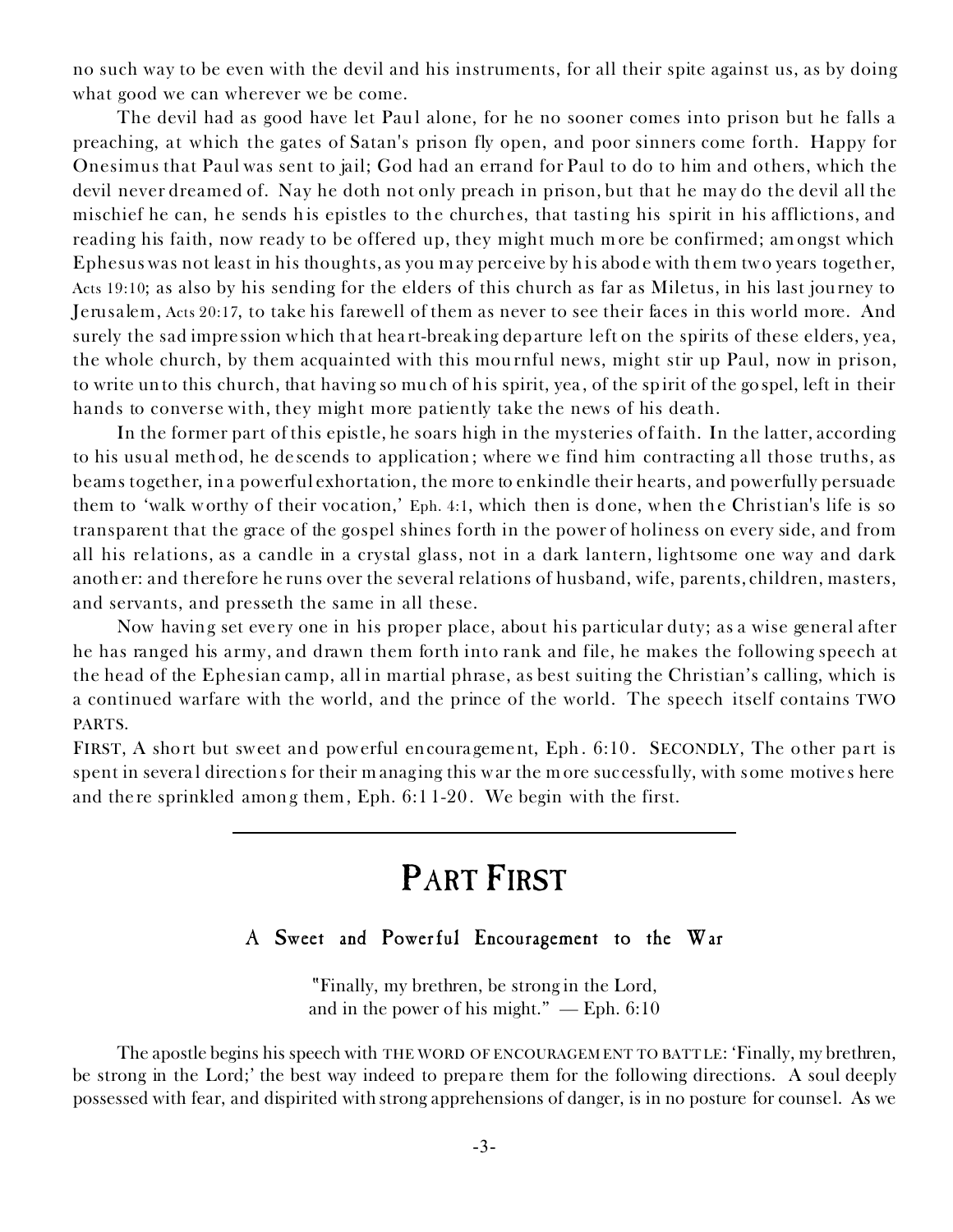see in any army when put to flight by some sudden alarm, or apprehension of danger, it is hard rallying them into order until the fright occasioned thereby is over; therefore the apostle first raiseth up their spirits, *'be strong in the Lord.'* As if he should say, Perhaps some drooping souls find their hearts fail them, while they see their enemies so strong, and they so weak; so numerous, and they so few; so well appointed, and they so naked and unarmed; so skilful and expert at arms, but they green and raw soldiers. Let not these or any other thoughts dismay you; but with undaunted courage march on, *and be strong in the Lord,* on whose performance lies the stress of battle, and not on your skill or strength. It is not the least of a minister's care and skill in dividing the word, so to press the Christian's duty, as not to oppress his spirit with the weight of it, by laying it on the creature's own shoulders, and not on the Lord's strength, as here our apostle teacheth us. In this verse (under four heads or branches), We have FIRST, A familiar appellation, *'my brethren.'* SECOND, An exhortation, *'be strong.'* THIRD, A cautionary direction annexed to the exhortation, *'in the Lord.'* FOURTH, An encouraging amplification of the direction, *'and in the power of his might,'* or in his mighty power.

#### BRANCHES FIRST AND SECOND.

*The appellation, 'my brethren.'— The exhortation, 'be strong.'*

We have, BRANCH FIRST, a familiar appellation, *'my brethren.'* This we shall waive, and begin with,BRANCH SECOND, the exhortation—*'be strong;'* that is, be of good courage, so commonly used in scripture phrase: 'Be strong and courageous,' II Chr. 32:7; 'Say to them that are of a fearful heart, 'Be strong,' Isa. 35:4. Or, unite all the powers of your souls, and muster up your whole force, for you will have use for all you can make or get. From whence the point is this.

#### *[Christian courage and resolution —wherefore necessary.]*

DOCTRINE, *The Christian of all men needs courage and resolution.* Indeed there is nothing that he does as a Christian, or can do, but is an act of valour. A cowardly spirit is beneath the lowest duty of a Christian, 'be thou strong and very courageous, that thou mayest'—What? stand in battle against those warlike nations? No, but that thou mayest 'observe to do according to all the law, which Moses my servant commanded thee,' Joshua 1:7. It requires more prowess and greatness of spirit to obey God faithfully, than to command an army of men; to be a Christian than a captain. What seems less, than for a Christian to pray? yet this cannot be performed

aright without a princely spirit: as Jacob is said to behave himself like a prince, when he did but pray; for which he came out of the field God's banneret. Indeed if you call that prayer, which a carnal person performs, nothing is more poor and dastard-like. Such an one is as great a stranger to this enterprise, as the craven soldier to the exploits of a valiant chieftain. The Christian in prayer comes up close to God, with a humble boldness of faith, and takes hold of him, wrestles with him; yea, will not let him go without a blessing, and all this in the face of his own sins, and divine justice, which let fly upon him from the fiery mouth of the law; while the other's boldness in prayer is but the child, either of ignorance in his mind, or hardness in his heart; whereby not feeling his sins, and not knowing his danger, he rushes upon duty with a blind confidence, which soon quails when conscience awakes, and gives him the alarm, that his sins are upon him, as the Philistines on Samson: alas, then in a fright the poor-spirited wretch throws down his weapon, flies the presence of God with guilty Adam, and dares not look him in the face. Indeed there is no duty in the Christian's whole course of walking with God, or acting for God but is lined with many difficulties, which shoot like enemies through the hedges at him, while he is marching towards heaven: so that he is put to dispute every inch of ground as he goes. They are only a few noble-spirited souls, who dare take heaven by force, that are fit for this calling. For the further proof of this point, see some few pieces of service that every Christian engageth in.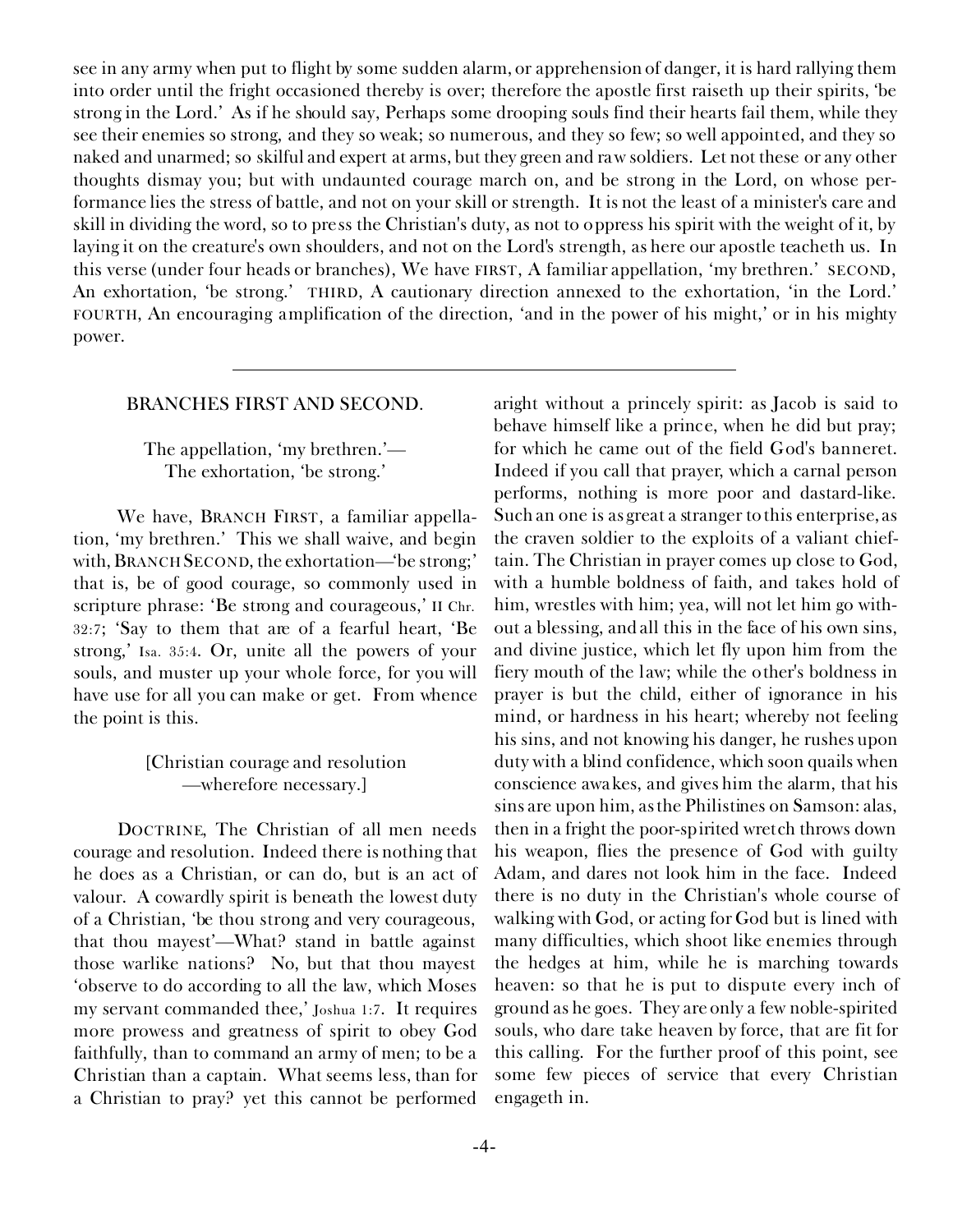*First.—*The Christian is to*proclaim and prosecute an irreconcilable war against his bosom sins;* those sins which have lain nearest his heart, must now be trampled under his feet. So David, <I have kept myself from my iniquity.' Now what courage and resolution does this require? You think Abraham was tried to purpose, when called to take his 'son, his son Isaac, his only son whom he loved,' Gen. 22:2, and offer him up with his own hands, and no other; yet what was that to this? Soul, take thy lust, thy only lust, which is the child of thy dearest love, thy Isaac, the sin which has caused the most joy and laughter, from which thou hast promised thyself the greatest return of pleasure or profit; as ever thou lookest to see my face with comfort, lay hands on it and offer it up: pour out the blood of it before me; run the sacrificing knife of mortification into the very heart of it; and this freely, joyfully, for it is no pleasing sacrifice that is offered with a countenance cast down —and all this now, before thou hast one embrace more from it. Truly this is a hard chapter, flesh and blood cannot bear this saying; our lust will not lie so patiently on the altar, as Isaac, or as a <Lamb that is brought to the slaughter which was dumb,' but will roar and shriek; yea, even shake and rend the heart with its hideous outcries.

Who is able to express the conflicts, the wrestlings, the convulsions of spirit the Christian feels, before he can bring his heart to this work? Or who can fully set forth the art, the rhetorical insinuations, with which such a lust will plead for itself? One while Satan will extenuate and mince the matter: It is but a little one, O spare it, and thy soul shall live for all that. Another while he flatters the soul with the secrecy of it: Thou mayest keep me and thy credit also; I will not be seen abroad in thy company to shame thee among thy neighbours; shut me up in the most retired room thou hast in thy heart, from the hearing of others, if thou wilt only let me now and then have the wanton embraces of thy thoughts and affections in secret. If that cannot be granted, then Satan will seem only to desire execution may be stayed awhile, as Jephthah's daughter of her father: <let me alone a month or two, and then do to me according to that which hath proceeded out of thy mouth,' Judges 11:36, 37, well knowing few such reprieved lusts but at last obtain their full pardon; yea,

recover their favour with the soul. Now what resolution doth it require to break through such violence and importunity, and notwithstanding all this to do present execution? Here the valiant swordsmen of the world have showed themselves mere cowards, who have come out of the field with victorious banners, and then lived, yea, died slaves to a base lust at home. As one could say of a great Roman captain who, as he rode in his triumphant chariot through Rome, had his eye never off a courtesan that walked along the street: Behold, how this goodly captain, that had conquered such potent armies, is himself conquered by one silly woman.

*Second.—*The Christian is to *walk singularly, not after the world's guise,* Rom. 12:2. We are commanded not to be conformed to this world, that is, not to accommodate ourselves to the corrupt customs of the world. The Christian must not be of such a complying nature as to cut the coat of his profession according to the fashion of the times, or the humor of the company he falls into; like that courtier, who being asked how he could keep his preferment in such changing times, which one while had a prince for Popery, another while against Popery, answered, he was *e salice, non ex quercu ortus—*he was not a stubborn oak, but bending osier, that could yield to the wind. No, the Christian must stand fixed to his principles, and not change his habit; but freely show what countryman he is by his holy constancy in the truth. Now what an odium, what snares, what dangers doth this singularity expose the Christian to? Some will hoot and mock him, as one in a Spanish fashion would be laughed at in your streets. Thus Michal flouted David. Indeed, the world counts the Christian for his singularity of life the only fool; which I have thought gave the first occasion to that nick-name, whereby men commonly express a silly man or a fool. Such a one, say they, is a mere Abraham; that is, in the world's account, a fool. But why an Abraham? Because Abraham did that which carnal reason, the world's idol, laugh's at as mere folly; he left a present estate in his father's house to go he knew not whither, to receive an inheritance he knew not when. And truly such fools all the saints are branded for by the wise world. <You know the man and his communication,' said Jehu to his companions, asking what that mad fellow came for, who was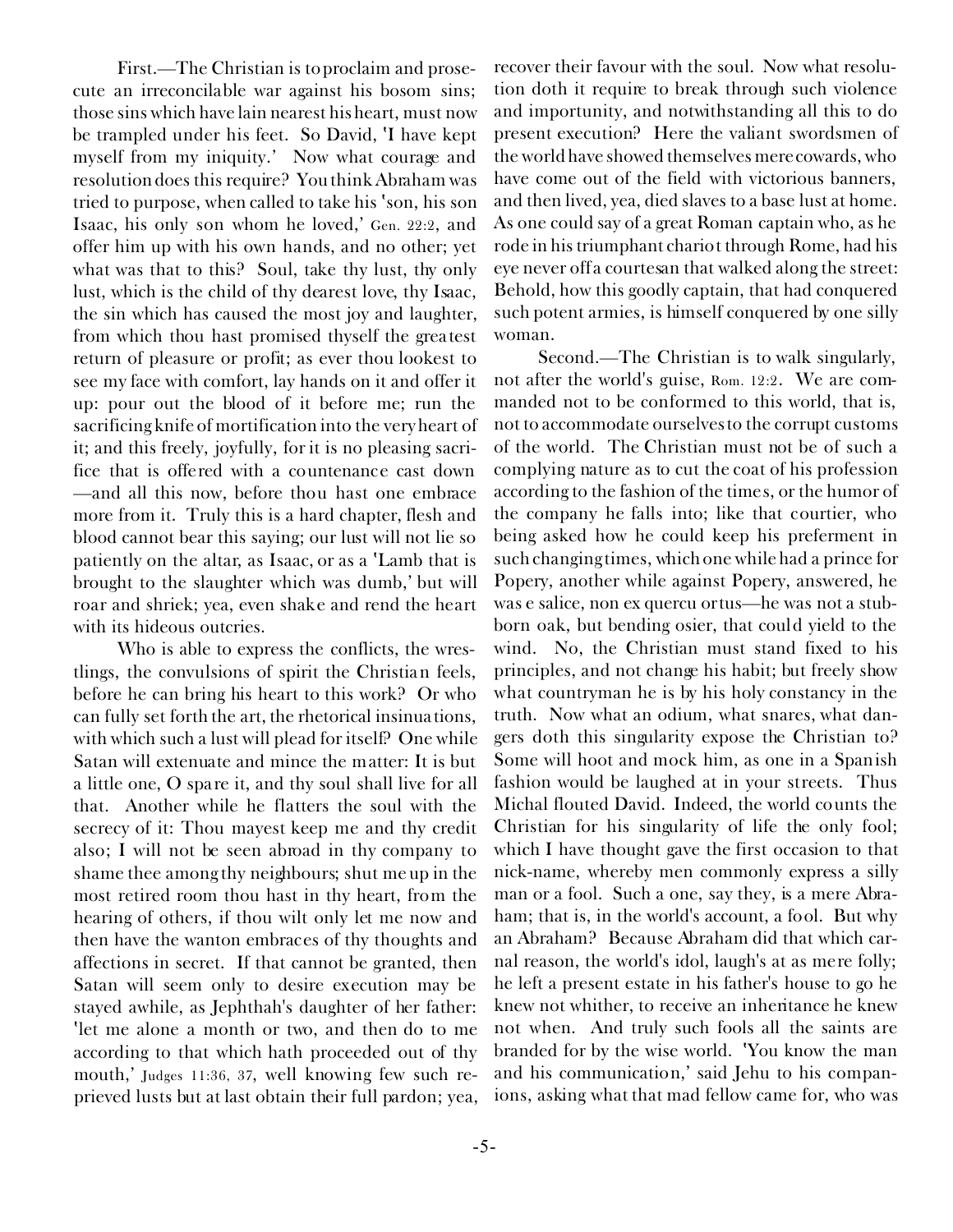no other than a prophet, II Kings 9:11. Now it requires courage to despise the shame which the Christian must expect to meet withal for his singularity. Shame is that which proud nature most disdains, to avoid which many durst not 'confess Christ openly,' John 7:13. Many lose heaven because they are ashamed to go in a fool's coat thither. Again, as some will mock, so others will persecute to death, merely for this nonconformity in the Christian's principles and practices to them. This was the trap laid for the three children; they must dance before Nebuchadnezzar's pipe, or burn. This was the plot laid to ensnare Daniel, who walked so unblameably, that his very enemies gave him this testimony, that he had no fault but his singularity in his religion, Dan. 6:5. It is a great honour to a Christian, yea, to religion itself, when all their enemies can say is, They are precise, and will not do as we do. Now in such a case as this, when the Christian must turn or burn, leave praying, or become a prey to the cruel teeth of bloody men; how many politic retreats and self-preserving distinctions would a cowardly unresolved heart invent? The Christian that hath so great opposition had need be well locked into the saddle of his profession, or else he will soon be dismounted.

*Third.—*The Christian must *keep on his way to heaven* in the midst of all the scandals that are cast upon the ways of God by the apostasy and foul falls of false professors. There were ever such in the church, who by their sad miscarriages in judgement and practice have laid a stone of offence in the way of profession, at which weak Christians are ready to make a stand, as they at the bloody body of Asahel, II Sam. 2:22, not knowing whether they may venture any further in their profession, seeing such, whose gifts they so much admired, lie before them, wallowing in the blood of their slain profession: [from being] zealous professors, to prove perhaps fiery persecutors; [from being] strict performers of religious duties, [to prove] irreligious atheists: no more like the men they were some years past, than the vale of Sodom (now a bog and a quagmire) is, to what it was, when for fruitfulness compared to the garden of the Lord. We had need of a holy resolution to bear up against such discouragements, and not to faint; as Joshua, who lived to see the whole camp of Israel, a very few excepted, revolting, and in their hearts turning back

to Egypt, and yet with an undaunted spirit maintained his integrity, yea, resolved though not a man beside would bear him company, yet he would serve the Lord.

*Fourth.—*The Christian must *trust in a withdrawing God,* Isa. 50:10. Let him that walks in darkness, and sees no light, trust in the name of the Lord, and stay upon his God. This requires a holy boldness of faith indeed, to venture into God's presence, as Esther into Ahasuerus', when no smile is to be seen on his face, no golden sceptre of the promise perceived by the soul, as held forth to embolden it to come near, then to press in with this noble resolution, <If I perish, I perish,' Est. 4:16. Nay, more, to trust not only in a withdrawing but a 'killing  $God$ ,' Job 13:15; not when his love is hid, but when his wrath breaks forth. Now for a soul to make its approaches to God by a recumbency of faith, while God seems to fire upon it, and shoot his frowns like envenomed arrows into it, is hard work, and will try the Christian's mettle to purpose. Yet such a masculine spirit we find in the poor woman of Canaan, who takes up the bullets of Christ shot at her, and with a humble boldness of faith sends them back again in her prayer.

*Fifth.—*The believer is to *persevere in his Christian course to the end of his life:* his work and his life must go off the stage together. This adds weight to every other difficulty of the Christian's calling. We have known many who have gone into the field, and liked the work of a soldier for a battle or two, but soon have had enough, and come running home again, but few can bear it as a constant trade. Many are soon engaged in holy duties, easily persuaded to take up a profession of religion, and as easily persuaded to lay it down, like the new moon, which shines a little in the first part of the night, but is down before half the night is gone—lightsome professors in their youth, whose old age is wrapped up in thick darkness of sin and wickedness. O, this persevering is a hard word! this taking up the cross daily, this praying always, this watching night and day, and never laying aside our clothes and armour, I mean indulging ourselves, to remit and unbend in our holy waiting on God, and walking with God. This sends many sorrowful away from Christ, yet this is a saint's duty, to make religion his every-day work, without any vacation from one end of the year to the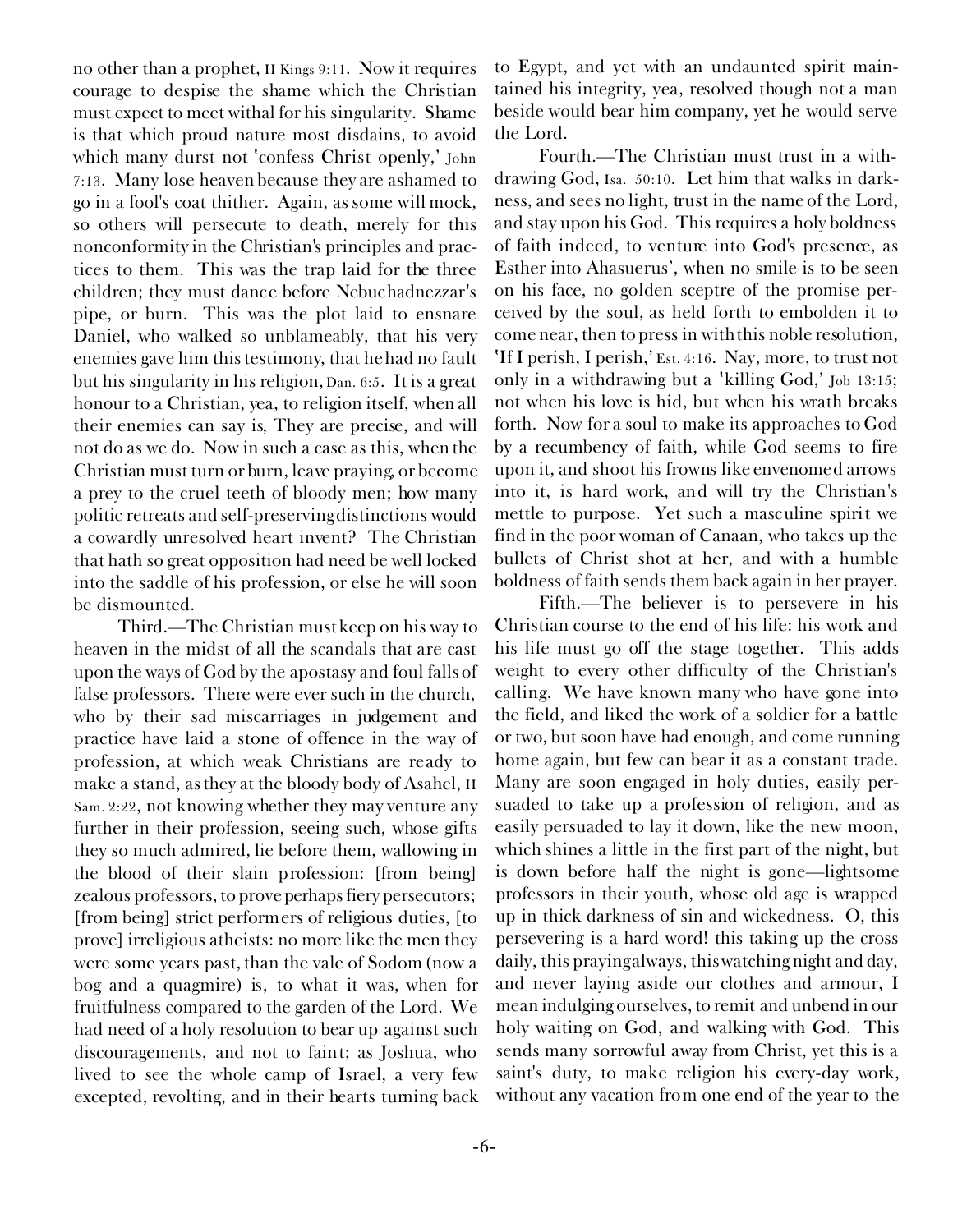other. These few instances are enough to show what need the Christian hath of resolution. The application follows.

#### *[Use or Application]*

*Use First.—*This gives us reason why there are so many professors and so few Christians indeed; so many that run and so few obtain; so many go into the field against Satan, and so few come out conquerors; because all have a desire to be happy, but few have courage and resolution to grapple with the difficulties that meet them in the way to their happiness. All Israel came joyfully out of Egypt under Moses' conduct, yea, and a mixed multitude with them, but when their bellies were pinched with a little hunger, and the greedy desires of a present Canaan deferred, yea, instead of peace and plenty, war and penury, they, like white-livered soldiers, are ready to fly from their colours, and make a dishonorable retreat into Egypt. Thus the greatest part of those who profess the gospel, when they come to push of pike, to be tried what they will do, deny to endure for Christ, grow sick of their enterprise. Alas! their hearts fail them, they are like the waters of Bethlehem. But if they must dispute their passage with so many enemies, they will even content themselves with their own cistern, and leave heaven to others who will venture more for it. O how many part with Christ at this cross-way! Like Orpah, they go a furlong or two with Christ, while he goes to take them off from their worldly hopes, and bids them prepare for hardship, and then they fairly kiss and leave him, loath indeed to lose heaven, but more loath to buy it at so dear a rate. Like some green heads, that childishly make choice at some sweet trade, such as is the confectioner's, from a liquorish tooth they have to the junkets<sup>1</sup> it affords, but meeting with sour sauce of labour and toil that goes with them, they give in, and are weary of their service. So the sweet bait of religion hath drawn many to nibble at it, who are offended with the hard service it calls to. It requires another spirit than the world can give or receive to follow Christ fully.

*Use Second.—*Let this then exhort you, Chris-

tians, to labour for this holy resolution and prowess, which is so needful for your Christian profession, that without it you cannot be what you profess. *The fearful* are in the forlorn of those that march for hell, Rev. 21; the violent and valiant are they which take heaven by force: cowards never won heaven. Say not that thou hast royal blood running in thy veins, and art begotten of God, except thou canst prove thy pedigree by this heroic spirit, to dare to be holy despite men and devils. The eagle tries her young ones by the sun; Christ tries his children by their courage, that dare to look on the face of death and danger for his sake, Mark 8:34, 35. O how uncomely a sight is it to see, a bold sinner and a fearful saint, one resolved to be wicked, and a Christian wavering in his holy course; to see guilt put innocence to flight, and hell keep the field, impudently braving it with displayed banners of open profaneness; [to see] saints hide their colours for shame, or run from them for fear, who should rather wrap themselves in them, and die upon the place, than thus betray the glorious name of God, which is called upon by them to the scorn of the uncircumcised. Take heart therefore, O ye saints, and be strong; your cause is good, God himself espouseth your quarrel, who hath appointed you his own Son, General of the field, called 'the Captain of our salvation,' Heb. 2:10. He shall lead you on with courage, and bring you off with honour. He lived and died for you; he will live and die with you; for mercy and tenderness to his soldiers, none like him. Trajan, it is said, rent his clothes to bind up his soldiers' wounds: Christ poured out his blood as balm to heal his saints' wounds; tears off his flesh to bind them up. For prowess, none to compare with him: he never turned his head from danger: no, not when hell's malice and heaven's justice appeared in field against him; knowing all that should come upon him, [he] went forth and said, <Whom seek ye?' John 18:4. For success insuperable: he never lost battle even when he lost his life: he won the field, carrying the spoils thereof in the triumphant chariot of his ascension, to heaven with him: where he makes an open show of them to the unspeakable joy of saints and angels. You march in the midst of gallant spirits, your fellowsoldiers every one the son of a Prince. Behold, some, enduring with you here below a great flight of afflic-

<sup>1.</sup> Junkets, an old word, which generally, as here, means tions and temptation, take heaven by storm and 1. The *sweetmeats.*—ED.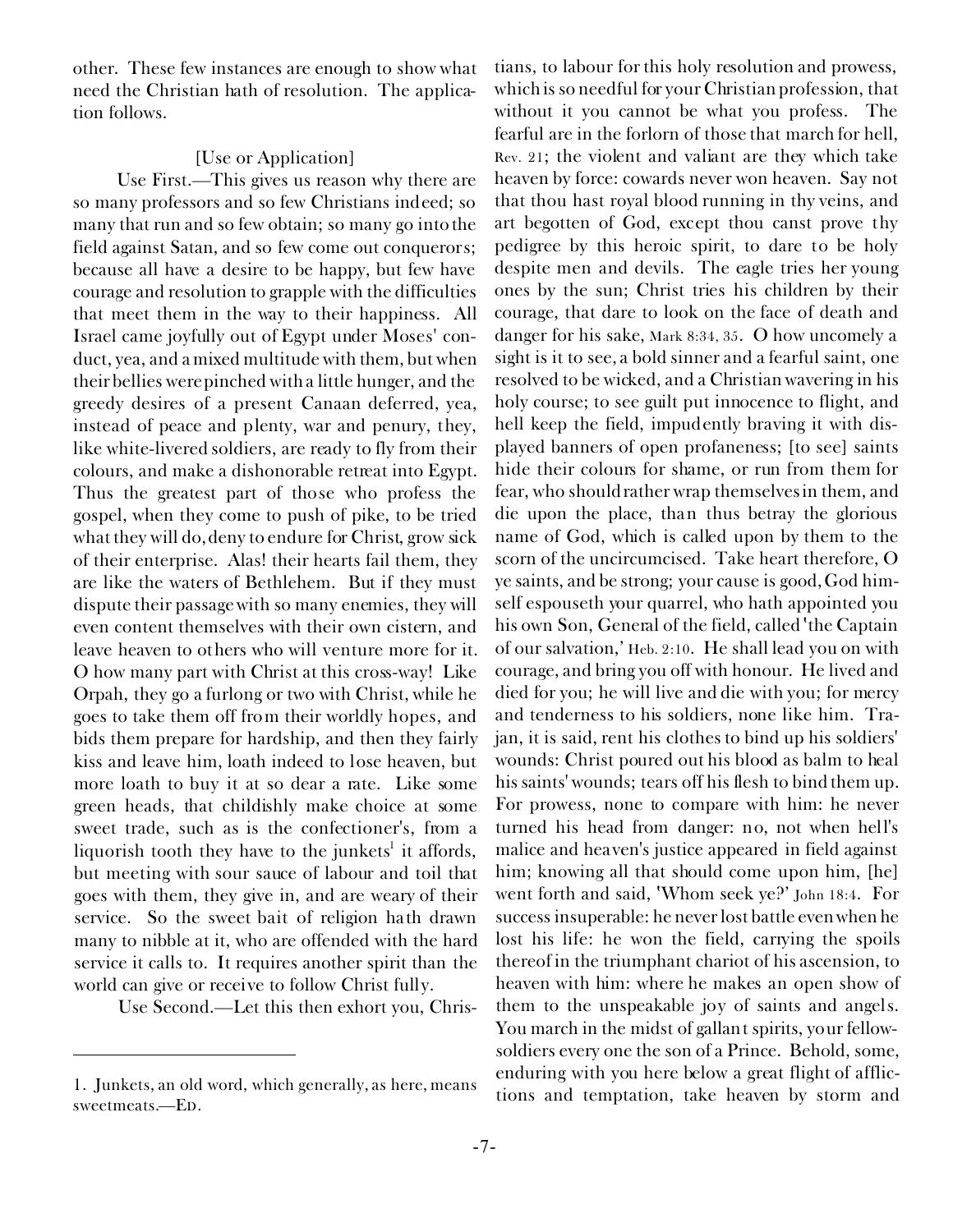force. Others you may see after many assaults, repulses, and rallyings of their faith and patience, got upon the walls of heaven, conquerors, from whence they do, as it were, look down, and call you, their fellow-brethren on earth, to march up the hill after them, crying aloud: <Fall on, and the city is your own, as now it is ours, who for a few days' conflict are now crowned with heaven's glory, one moment's enjoyment of which hath dried up all our tears, healed all our wounds, and made us forget the sharpness of the fight, with the joy of our present victory.' In a word, Christians, God and angels are spectators, observing how you quit yourselves like children of the Most High; every exploit your faith doth against sin and Satan causeth a shout in heaven; while you valiantly prostrate this temptation, scale that difficulty, regain the other ground, you even now lost out of your enemies' hands. Your dear Saviour, who stands by with a reserve for your relief at a pinch, his very heart leaps within him for joy to see the proof of your love to him and zeal for him in all your combats; and will not forget all the faithful service you have done in his wars on earth; but when thou comest out of the field, will receive thee with the like joy as he was entertained himself at his return to heaven of his Father.

#### *[Christian courage and resolution —how obtained.]*

Now, Christian, if thou meanest thus courageously to bear up against all opposition, in the march to heaven, as thou shouldst do well to raise thy spirit with such generous and soul-ennobling thoughts, so in an especial manner look thy principles be well fixed, or else thy heart will be unstable, and an unstable heart is weak as water, it cannot excel in courage. Two things are required to fix our principles.

*First. An established judgement in this truth of God.* He that knows not well what or whom he fights for [may] soon be persuaded to change his side, or at least stand neuter. Such may be found that go for professors, that can hardly give an account what they hope for, or whom they hope in; yet Christians they must be thought, though they run before they know their errand; or if or if they have some principles they go upon, they are so unsettled that every wind blows

them down, like loose tiles from the house top. Blind zeal is soon put to a shameful retreat, while holy resolution, built on fast principles, lifts up its head like a rock in the midst of waves. The people that do know their God shall be strong, and do exploits,' Dan. 11:32. The angel told Daniel who were the men that would stand to their tackling, and bear up for God in that hour, both of temptation and persecution, which should be brought upon them by Antiochus; [that] not all the Jews, but some of them, should be corrupted basely by flatteries, others scared by threats out of their profession; only a few of fixed principles, who knew their God whom they served, and were grounded in their religion, these should be strong, and do exploits: that is, to flatteries they should be incorruptible, and to power and force unconquerable.

*Second. A sincere aim at the right end of our profession.* Let a man be never so knowing in the things of Christ, if his aim is not right in his profession, that man's principles will hang loose; he will not venture much or far for Christ, no more, no further than he can save his own stake. A hypocrite may show some mettle at hand, some courage for a spurt in conquering some difficulties; but he will show himself a jade at length. He that hath a false end in his profession, will soon come to an end of his profession when he is pinched on that toe where his corn is—I mean, called to deny that [which] his naughty heart aimed at all this while. Now his heart fails him, he can go no farther. O take heed of this squint eye to our profit, pleasure, honour, or anything beneath Christ and heaven; for they will take away your heart, as the prophet saith of wine and women, that is, our love, and if our love be taken away, there will be little courage left for Christ. How courageous was Jehu at first, and he tells the world it is zeal for God! But why doth his heart fail him then, before half his work is done? His heart was never right set; that very thing that stirred up his zeal at first, at last quenched and cowed it, and *that* was ambition. His desire of a kingdom made him zealous against Ahab's house, to cut off them who might in time jostle him besides the throne: which done, and he quietly settled, he dare not go through stitch with God's work, lest he should lose what he got by provoking the people with a thorough reformation. Like some soldiers [who] when once they meet with a rich booty at the sacking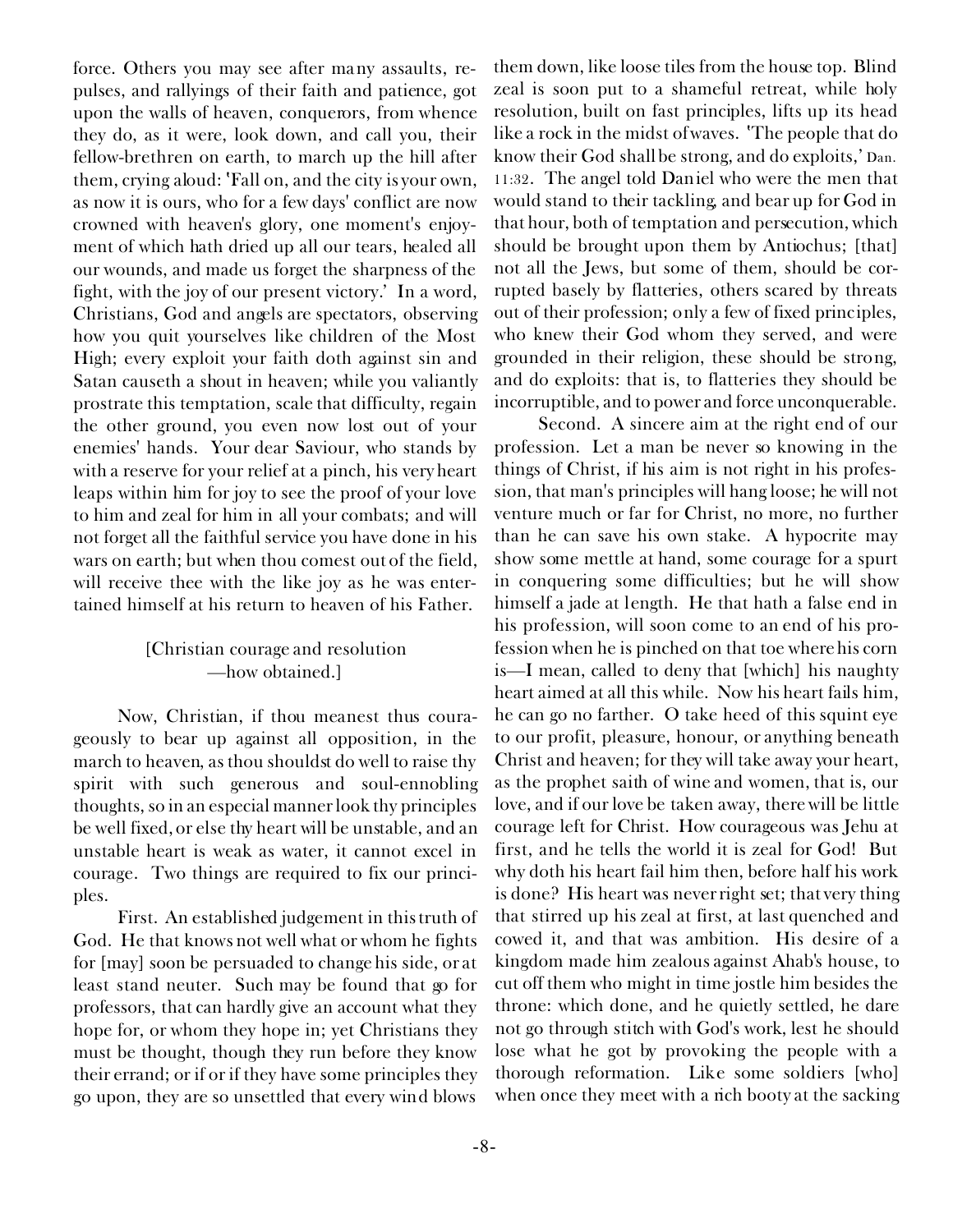of some town, are spoiled for fighting ever after.

#### BRANCH THIRD

*A cautionary direction, <be strong in the Lord.'*

In this we have *a cautionary direction.* Having exhorted the saints at Ephesus, and in them all believers, to a holy resolution and courage in their warfare, lest this should be mistaken, and beget in them an opinion of their own strength for the battle, the apostle leads them out of themselves for this strength, even to the Lord: *<be strong in the Lord.'* From whence we observe.

*[The saint's strength lies in the Lord.]*

DOCTRINE. *That the Christian's strength lies in the Lord, not in himself.* The strength of the general in other hosts lies in his troops. He flies, as a great commander once said to his soldiers, upon their wings; if their feathers be clipped, their power broken, he is lost; but in the army of saints, the strength of every saint, yea, of the whole host of saints, lies in the Lord of hosts. God can overcome his enemies without their hands, but they cannot so much as defend themselves without his arm. It is one of God's names, 'the Strength of Israel,' I Sam. 15:29. He was the strength of David's heart; without him this valiant worthy (that could, when held up in his arms, defy him that defied a whole army) behaves himself strangely for fear, at a word or two that dropped from the Philistine's mouth. He was the strength of his hands, 'He taught his fingers to fight,' and so is the strength of all his saints in their war against sin and Satan. Some propound a question, whether there be a sin committed in the world in which Satan hath not a part? But if the question were, whether there be any holy action performed without the special assistance of God concurring, that is resolved, <Without me ye can do nothing,' John 15:5. Thinking strength of God, 'Not that we are sufficient of ourselves to think any thing as of ourselves; but our sufficiency is of God,' II Cor. 3:5. We apostles, we saints that have habitual grace, yet this lies like water at the bottom of a well, which will not ascend with all our pumping till God pour in his exciting grace, and then it comes. To will is more than to think, to exert our will into action more than both. These are of God: 'For it is God which worketh in you both to will and to do of his good pleasure,' Php. 2:13. He makes the heart new, and having made it fit for heavenly motion, setting every wheel, as it were, in its right place, then he winds it up by his actuating grace, and sets it on going, the thoughts to stir, the will to move and make towards the holy object presented; yet here the chariot is set, and cannot ascend the hill of action till God puts his shoulder to the wheel: 'to will is present with me; but how to perform that which is good I find not,' Rom. 7:18. God is at the bottom of the ladder, and at the top also, the Author and Finisher, yea, helping and lifting the soul at every round, in his ascent to any holy action. Well, now the Christian is set on work, how long will he keep close to it? Alas, poor soul, no longer than he is held up by the same hand that empowered him at first. He hath soon wrought out the strength received, and therefore to maintain the tenure of a holy course, there must be renewing strength from heaven every moment, which David knew, and therefore when his heart was in as holy a frame as ever he felt it, and his people by their free-will offering declared the same, yet even then he prays, that God would 'keep this for ever in the imagination of the thoughts of the heart of his people, and prepare their heart unto him,' I Chron. 29:18. He adored the mercy that made them willing, and then he implores his further grace to strengthen them, and tie a knot, that these precious pearls newly strung on hearts might not slip off. The Christian, when fullest of divine communications, is but a glass without a foot, he cannot stand, or hold what he hath received, any longer than God holds him in his strong hand. Therefore, Christ, when bound for heaven, and ready to take his leave of his children, bespeaks his Father's care of them in his absence. <Father, keep them,' John 17:11; as if he had said, they must not be left alone, they are poor shiftless children, that can neither stand nor go without help; they will lose the grace I have given them, and fall into those temptations which I kept them from while I was with them, if they be out of thy eye or arms but one moment; and therefore, <Father, keep them.'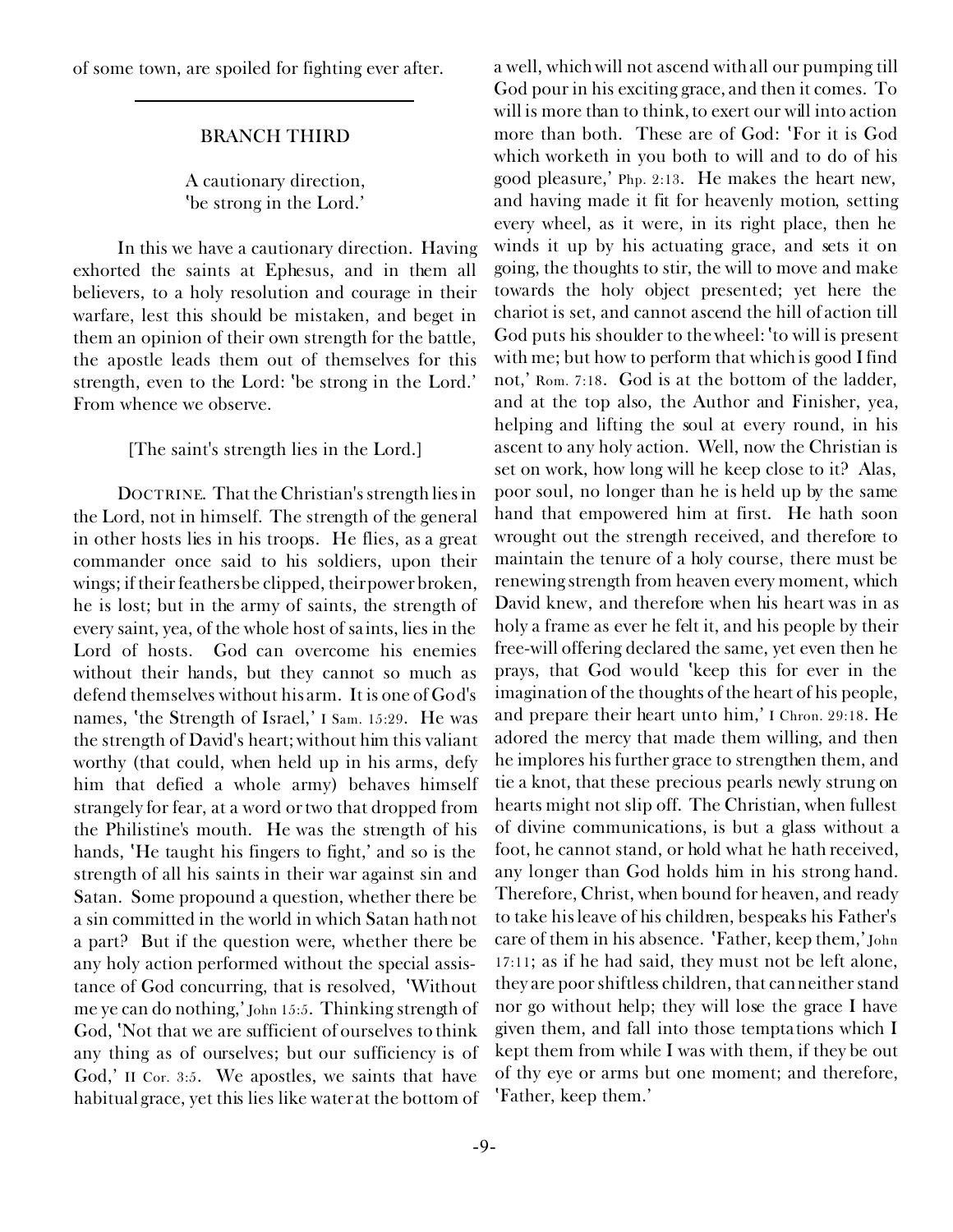Again, consider the Christian as addressing himself*to any duty of God's worship, still his strength is in the Lord.*

*[1. Prayer.]* Would he pray? Where will he find materials for his prayer? Alas, he 'knows not what he should pray for as we ought,' Rom. 8:26. Let him alone, and he will soon pray himself into some temptations or other, and cry for that which [it] were cruelty in God to give; and therefore God puts words in our mouths: 'Take with you words and say,' Hosea 14:2. Well, now he hath words put into his mouth. Alas, they will freeze in his very lips, if he hath not some heart-heating affections to thaw the tap. And where shall this fire be had? Not a spark to found on his own hearth, except it be some strange fire of natural desires, which will not serve. Whence then must the fire come to thaw the iciness of the heart, but from heaven? The Spirit, he must stretch himself upon the soul, as the prophet on the child, and then the soul will come to some kindly warmth and heavenly heat in its affections. The Spirit must groan, and then the soul will groan. He helps us to these sighs and groans which turn the sails of prayer. He dissolves the heart and then it *[i.e.* prayer] bursts out of the heart by groans of the lips by heavenly rhetoric, out of the eyes as from a flood-gate with tears. Yet further, now the creature is enabled to wrestle with God in prayer, what will he get by all this? Suppose he be weak in grace, is he able to pray *himself* strong, or corruption weak? No, this is not to be found in prayer, as an act of the creature; this drops from heaven also: 'In the day when I cried thou answeredst me, and strengthenedst me with strength in my soul,' Ps. 138:3. David received it *in* duty, but had it not *from* his duty, but from his God. He did not pray himself strong, but God strengthened him in his prayer.

*[2. Hearing the Word.]* Well, cast your eyes once more upon the Christian, as engaging in another ordinance *of hearing the word preached.* The soul's strength to hear the Word is from God. He opens the heart to attend, Acts 16:14, yea, he opens the understanding of the saint to receive the Word, so as to conceive what it means. It is like Samson's riddle, which we cannot unfold without his heifer. He opens the womb of the soul to conceive by it, as the understanding to conceive of it, that the barren soul becomes a <joyful mother of children.' David sat for half a year under the public lectures of the law, and the womb of his heart shut up, till Nathan comes, and God with him, and *now* is the time of life. He conceives presently, yea, and brings forth the same day, falls presently into the bitter pangs of sorrow for his sins, which went not over till he had cast them forth in that sweet  $51^{st}$  Psalm. Why should this one word work more than all the former, but that now God struck in with his word, which he did not before? He is therefore said to 'teach his people to profit,' Isa. 48:17. He sits in heaven that teacheth hearts. When God's Spirit, who is the headmaster, shall call a soul from his usher to himself, and say, —Soul, you have not gone the way to receive by hearing the word. Thus and thus conceive of such a truth, improve such a promise —presently the eyes of his understanding open, and his heart burns within him while he speaks to him. Thus you see the truth of this point, *<That the Christian's strength is in the Lord.'* Now we shall give some demonstrations [or reasons].

#### *[Why the saint's strength is laid up in God.]*

*Reason First.* The first reason may be taken from *the nature of the saints and their grace.* Both are creatures, they and their grace also. Now<sup>2</sup>, 'it is in the very nature of the creature to depend on God its Maker,' both for being and operation. Can you conceive and accident to be out of its subject, whiteness out of the wall, or some other subject? It is impossible that the creature should be, or act without strength from God. This to be, act in and of himself, is so incommunicable a property of the Deity, that he cannot impart it to his creature. God is, and there is none besides him. When God made the world, it is said indeed he ended his work, that is, of creation: he made no new species and kinds of creatures more; but to this day he hath not ended his work of providence: <My Father worketh hitherto,' saith Christ, John 5:17, that is, in preserving and empowering what he hath made with strength to be and act, that therefore he is said to hold our souls in life. Works of art, which man makes, when finished, may stand some

<sup>2.</sup> *Inesse est de esse creaturæ.*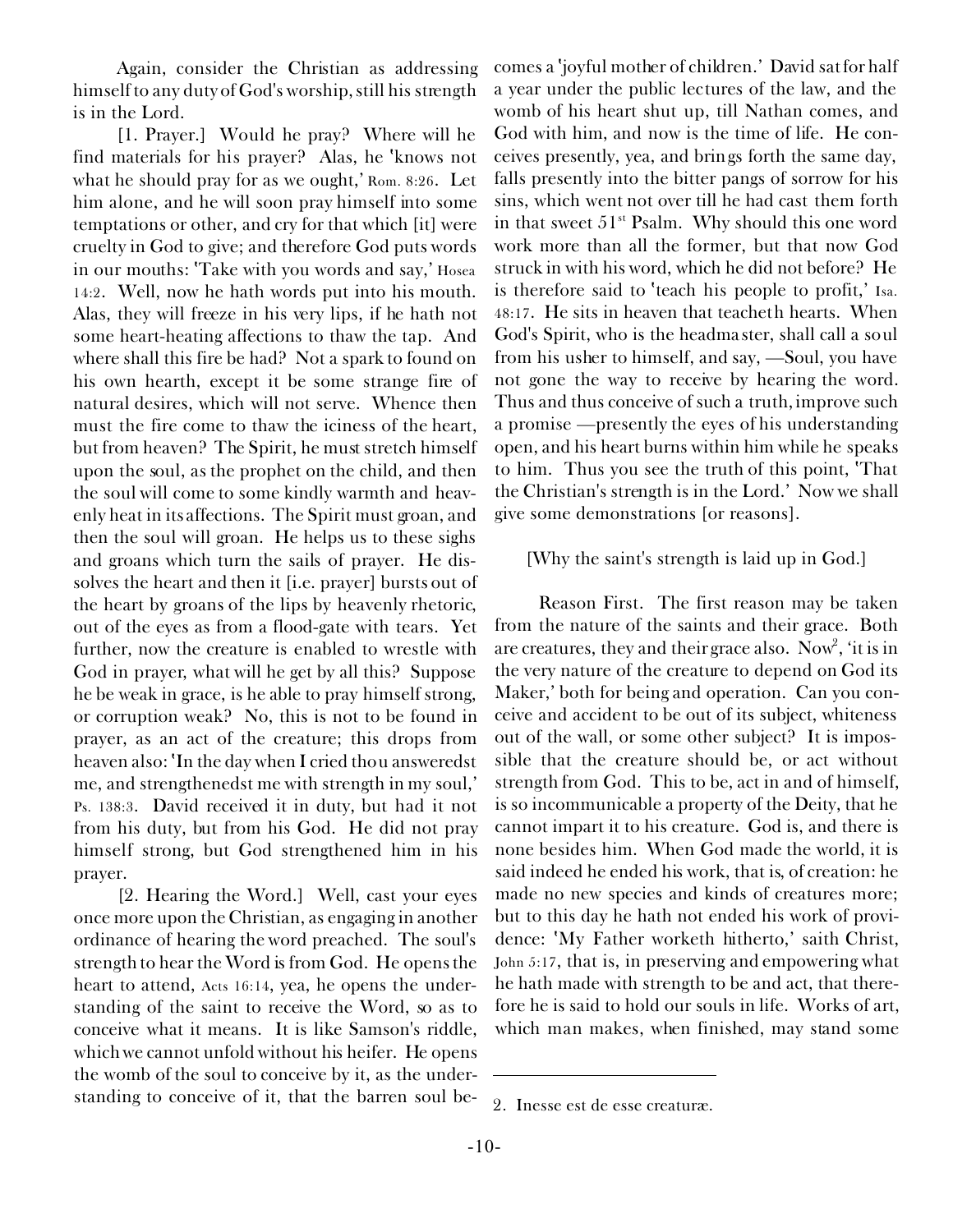time without the workman's help, as the house, when the carpenter that made it is dead; but God's works, both of nature and grace, are never off his hand, and therefore as the Father is said to work hitherto for the preservation of the works of nature, so the Son, to whom is committed the work of redemption, he tells us, worketh also. Neither ended he his work when he rose again, any otherwise than his Father did in the work of creation. God made an end of making, so Christ made an end of purchasing mercy, grace, and glory for believers, by once dying; and as God rested at the end of creation, so he, when he had wrought eternal redemption, and 'by himself purged our sins, sat down on the right hand of the Majesty on high,' Heb. 1:3. But he ceaseth not to work by his intercession with God for us, and by his Spirit in us for God, whereby he upholds his saints, their graces, and comforts his life, without which they would run to ruin. Thus we see as grace is a creature, the Christian depends on God for his strength. But further,

*Reason Second.* The Christian's grace is not only a creature, *but a weak creature,* conflicting with enemies stronger than itself, and therefore cannot keep the field without an auxiliary strength from heaven. The weakest goes to the wall, if no succour comes in. Grace in this life is but weak, like a king in the cradle, which gives advantage to Satan to carry on his plots more strongly to the disturbance of this young king's reign in the soul, yea, he would soon make an end of the war in the ruin of the believer's grace, did not Heaven take the Christian into protection. It is true indeed, grace, wherever it is, hath a principle in itself that makes it desire and endeavour to preserve itself according to its strength, but being overpowered must perish, except assisted by God, as fire in green wood, which deads and damps the part kindled, will in time go out, except blown up, or more fire put to that little; so will grace in the heart. God brings his grace into the heart by conquest. Now, as in a conquered city, though some yield and become true subjects to the conqueror, yet others plot how they may shake off this yoke; and therefore it requires the same power to keep, as was to win it at first. The Christian hath an unregenerate part, that is discounted at this new change in the heart, and disdains as much to come under the sweet government of Christ's sceptre, as the Sodomites that Lot should

judge them. What, this fellow, a stranger, control us! And Satan heads this mutinous rout against the Christian, so that if God should not continually reinforce this new planted colony in the heart, the very natives (I mean corruptions) that are left, would come out of their dens and holes where they lie lurking, and eat up the little grace the holiest on earth hath; it would be as bread to these devourers.

*Reason Third.* A third demonstration may be taken from *the grand design which God propounds to himself in the saint's salvation;* yea, in the transaction of it from first to last. And that is twofold. 1. God would bring his saints to heaven in such a way as might be most expressive of his dear love and mercy to them. 2. He would so express his mercy and love to them, as might rebound back to him in the highest advance of his own glory possible. Now how becoming this is to both, that saints should have all their ability for every step they take in the way to heaven, will soon appear.

1. *Design.* God would bring his saints to heaven in such a way as might be most expressive of his dear love and mercy to them. This way of communicating strength to saints, gives a double accent to God's love and mercy.

(1.) It distills a sweetness into all the believer hath or doth, when he finds any comfort in his bosom, any enlargement of heart in duty, any support under temptations, to consider whence came all these, what friend sends them in. They came not from my own cistern, or any creature's. O it is my God that hath been here, and left his sweet perfume of comfort behind him in my bosom! my God that hath unaware to me filled my sails with the gales of his Spirit, and brought me off the flats of my own deadness, where I lay aground. O, it is his sweet Spirit that held my head, stayed my heart in such an affliction and temptation, or else I had gone away in a fainting fit of unbelief. How can this choose but to endear God to a gracious soul? His succors coming so immediately from heaven, which would be lost, if the Christian had any strength to help himself (thou gh this stock of strength came at first from God). Which, think you, speaks more love and condescent: for a prince to give a pension to a favorite, on which he may live by his own care, or for this prince to take the chief care upon himself, and come from day to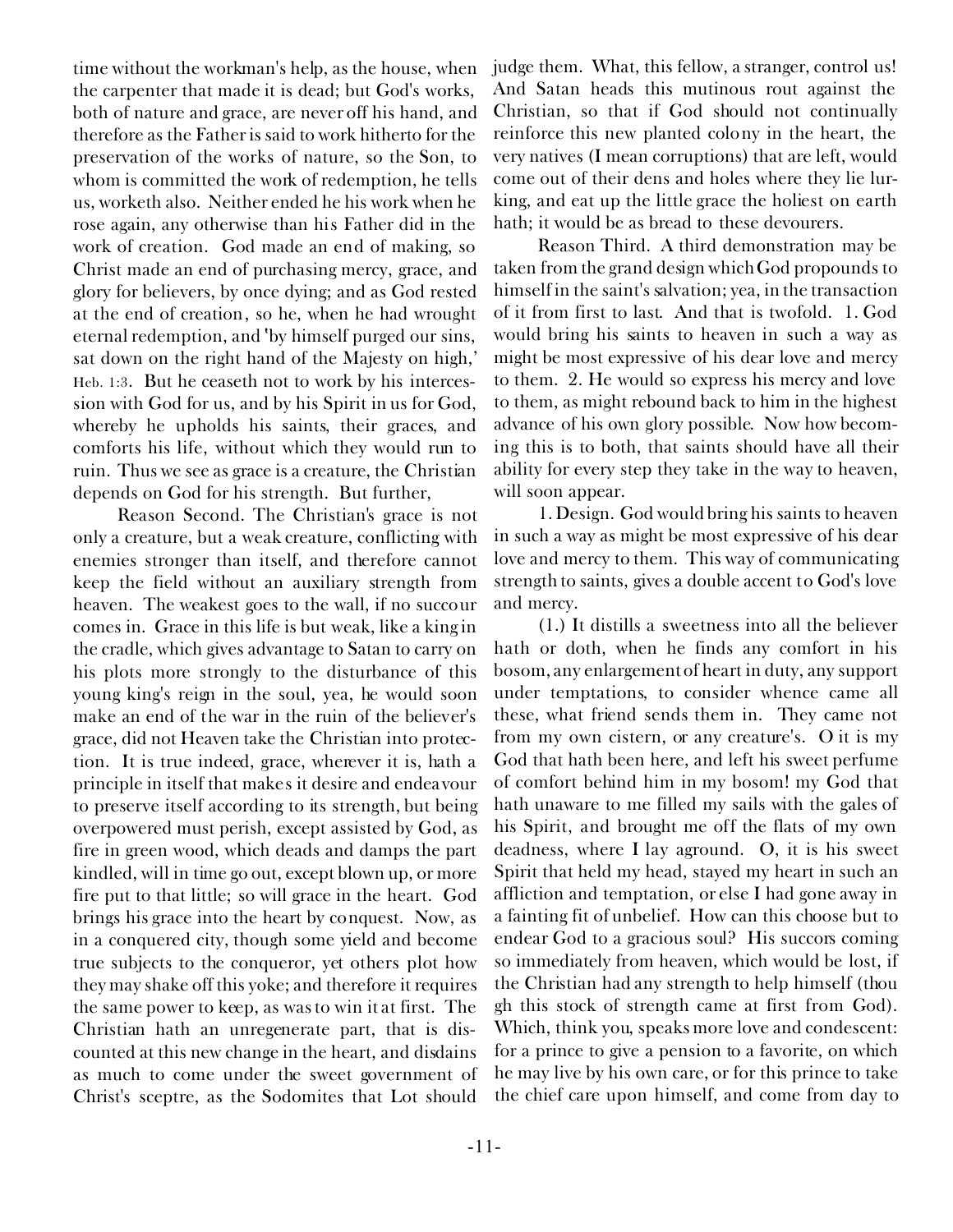day to this man's house, and look into his cupboard, and see what provision he hath, what expense he is at, and so constantly to provide for the man from time to time? Possibly some proud spirit that likes to be his own man, or loves his means better than his prince, would prefer the former, but one that is ambitious to have the heart and love of his prince would be ravished with the latter. Thus God doth with his saints. The great God comes and looks into their cupboard, and sees how they are laid in, and sends in accordingly as he finds them. 'Your heavenly Father knows you have need of these things,' and you shall have them. He knows you need strength to pray, [to] hear, [to] suffer for him, and, *in ipsâ horâ dabitur,* 'in the very hour it will be given.'

(2.) This way of God's dealing with his saints adds to the fulness and stability of their strength. Were the stock in our own hands, we should soon prove broken merchants. God knows we are but leaking vessels, when fullest we could not hold it long; and therefore to make all sure, he sets us under the streaming forth of his strength, and a leaking vessel under a cock gets what it loseth. Thus we have our leakage supplied continually. This is the provision God made for Israel in the wilderness: He clave the rock, and the rock followed them. They had not only a draught at present, but it ran in a stream after them, so that you hear no more of their complaints for water. This rock was Christ. Every believer hath Christ at his back, following him with strength as he goes, for every condition and trial. One flower with the root is worth many in a posie, which though sweet yet doth not grow, but wither as we wear them in our bosoms. God's strength as the root keeps our grace lively, without which, though as orient as Adam's was, it would die.

2. *Design.* The second design that God hath in his saints' happiness is, that he may so express his mercy and love to them as may rebound back to him in the highest advance of his own glory therein, Eph. 1:4, 12, which is fully attained in this way of empowering saints, by a strength not of their own, but of their God his sending, as they are put to expense. Had God given his saints a stock of grace to have set up with and left them to the improvement of it, he had been *magnified* indeed, because it was more than God did owe the creature; but he had not been *omnified*

as now, when not only the Christian's first strength to close with Christ is from God, but he is beholden still to God for the exercise of that strength, in every action of his Christian course. As a child that travels in his father's company, all is paid for, but his father carries the purse, not himself, so the Christian's shot is discharged in every condition; but he cannot say this I did, or that I suffered, but God wrought all in me and for me. The very comb of pride is cut here; no room [is left] for any self-exalting thoughts. The Christian cannot say, that I am a saint is mercy; but being a saint, that my faith is strong, this is the child of my own care and watchfulness. Alas, poor Christian! who kept thine eye waking, and stirred up thy care? Was not this the offspring of God as well as thy faith at first? No saint shall say of heaven when he comes there, 'This is heaven, which I have built by the power of my might.' No, 'Jerusalem above is a city whose builder and maker is God.' Every grace, yea, degree of grace, is a stone in that building, the topstone whereof is laid in glory, where saints shall more plainly see, how God was not only Founder to begin, but Benefactor also to finish the same. The glory of the work shall not be crumbled and piecemealed out, some to God and some to the creature, but all entirely paid in to God, and he acknowledged all in all.

#### *[Use or Application]*

*Use First.* Is it the Christian's strength in the Lord, not in himself? Surely then the Christless person must needs be a poor impotent creature, void of all strength and ability of doing anything of itself towards its own salvation. If the ship launched, rigged, and with her sails spread cannot stir, till the wind come fair and fill them, much less the timber that lies in the carpenter's yard hew and frame itself into a ship. If the living tree cannot grow except the root communicate its sap, much less can a dead rotten stake in the hedge, which hath no root, live of its own accord. In a word, if a Christian, that hath his spiritual life of grace, cannot exercise this life without strength from above, then surely one void of this new life, dead in sins and trespasses, can never be able to beget this in himself, or concur to the production of it. The state of unregeneracy is a state of impotency.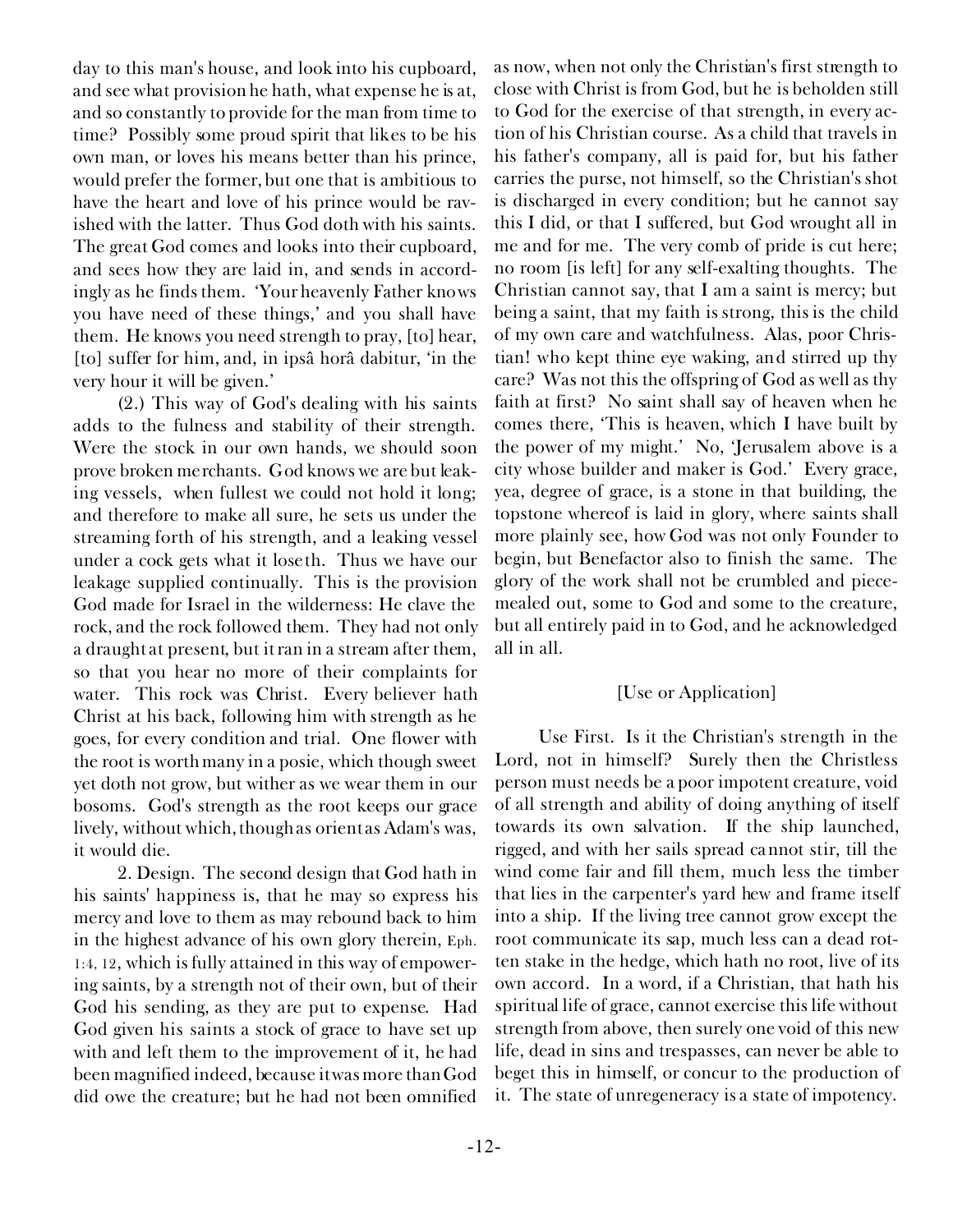<When we were without strength, in due time Christ died for the ungodly,' Rom. 5:6. And as Christ found the lump of mankind covered with the ruins of their lapsed estate (no more able to raise themselves from under the weight of God's wrath which lay upon them, than one buried under the rubbish of a fallen house is to free himself of that weight without help), so the Spirit finds sinners in as helpless a condition, as unable to repent, or believe on Christ for salvation, as they were of themselves to purchase it. Confounded therefore for ever be the language of those sons of pride, who cry up the power of nature, as if man with his own brick and slime of natural abilities were able to rear up such a building, whose top may reach heaven itself. 'It is not of him that willeth, nor of him that runneth, but God that sheweth mercy,' Rom. 9:16. God himself hath scattered such Babel-builders in the imagination of their hearts, who raiseth this spiritual temple in the souls of men, 'not by might, nor by a power,' of their own, 'but by his Spirit,' that so 'grace, grace,' might be proclaimed before it forever. And therefore, if any yet in their natural estate would become wise to salvation, let them first become fools in their own eyes, and renounce their carnal wisdom, which perceives the things of God, and beg wisdom of God, who giveth and upbraideth not. If any man would have strength to believe, let them become weak, and die to their own, for, 'by strength shall no man prevail,' I Sam. 2:9.

*Use Second.* Doth the Christian's strength lie in God, not in himself? This may for ever keep the Christian humble, when most engaged in duty, most assisted in his Christian course. Remember, Christian, when thou hast thy best suit on, who made it, who paid for it. Thy grace, thy comfort is neither the work of thy own hands, nor the price of thy own desert; be not, for shame, proud of another's cost. That assistance will not long stay which becomes a nurse to thy pride; thou art not lord of that assistance thou hast. Thy Father is wise, who when he alloweth thee most for thy spiritual maintenance, even then keeps the law in his own hands, and can soon curb thee, if thou growest wanton with his grace. Walk humbly therefore before thy God, and husband well that strength thou hast, remembering that it is bor-

rowed strength. Who will waste what he begs?<sup>3</sup> or who will give that beggar that spends idly his alms? when thou hast most, thou canst not be long from thy God's door. And how canst thou look him on the face for more, who hast embezzled what thou hast received?

#### BRANCH FOURTH.

*An amplification of the direction, 'and in the power of his might.'*

In this branch we have *an encouraging amplification annexed to the exhortation,* in these words *<and in the power of his might,'* where a twofold inquiry is requisite for the explication of the phrase. FIRST, What these words import, *<the power of his might.'* SECOND, What it is to *<be strong in the power of his might.'*

FIRST. What these words import, *<the power of his might.'* It is an Hebraism, and imports nothing but his mighty power, like that phrase, 'to the praise of the glory of his grace,' Eph. 1:6 that is, to the praise of his glorious grace. And his mighty power imports no less than his almighty power; sometimes the Lord is styled 'strong and mighty,' Ps. 24:8, sometimes 'most mighty,' sometimes 'almighty,' no less is meant in all than God's infinite almighty power.

SECOND. What it is to *'be strong in the power of his might.'* To be strong in the power of the Lord's might, implies two acts of faith. *First,* a settled firm persuasion that the Lord is almighty on power. 'Be strong in the power of his might,' that is, be strongly rooted in your faith, concerning this one foundation truth, that God is almighty. *Second,* It implies a further act of faith, not only to believe that God is almighty, but also that this almighty power of God is engaged for its defence; so as to bear up in the midst of all trials and temptations undauntedly, leaning on the arm of God Almighty, as it were his own strength. For that is the apostle's drift, as to beat us off from leaning on our own strength, so to encourage the

<sup>3.</sup> *Nemo prodiget quod mendicat—*no one will squander what he begs.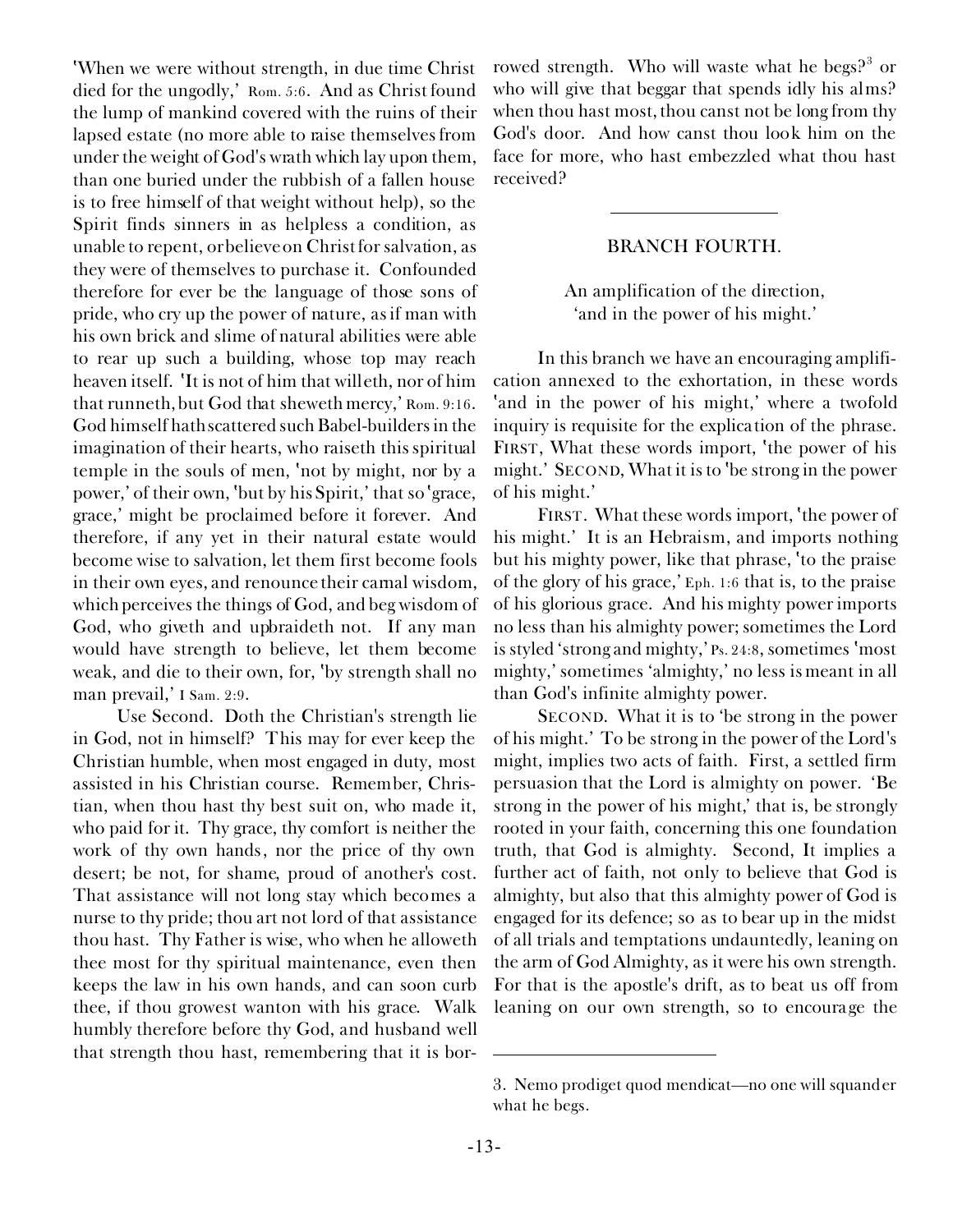Christian to make use of God's almighty power, as freely as if it were his own, whenever assaulted by Satan in any kind. As a man set upon by a thief stirs up all the force and strength he hath in his whole body to defend himself and offend his adversary; so the apostle bids the Christian 'be strong in the Lord, and in the power of his might,' that is, Soul, away to thy God, whose mighty power is all intended and devoted by God himself for thy succor and defence. Go strengthen and entrench thyself in it by a steadfast faith, as that which shall be laid out to the utmost for thy good. From whence these two notes [or doctrines], I conceive, will draw out the fatness of the words. DOCTRINE FIRST, That it should be the Christian's great care and endeavour in all temptations and trials to strengthen his faith on the almighty power of God. DOCTRINE SECOND, The Christian's duty and care is not only to believe that God is almighty, but strongly by faith to rest on this almighty power of God, as engaged for his help and succour in all his trials and temptations.

#### *[Of acting our faith on* THE ALMIGHTY POWER OF GOD.]

DOCTRINE FIRST. It should be the Christian's great care in all temptations and trials*to strengthen his faith on the almighty power of God.* When God holds forth himself as an object of the soul's trust and confidence in any great strait or undertaking, commonly this attribute of his almighty power is presented in the promise, as the surest holdfast for faith to lay hold on. As a father in rugged way gives his child his arm to lay hold by, so doth God usually reach forth his almighty power for his saints to exercise their faith on, [as He did for] Abraham, Isaac, and Jacob, whose faith God tried above most of his saints before or since, for not one of those great things which were promised to them did they live to see performed in their days. And how doth God make known himself to them for their support, but by displaying this attribute? 'I appeared unto Abraham, unto Isaac, and unto Jacob, by the name of God Almighty,' Ex. 6:3. This was all they had to keep house with all their days: with which they lived comfortably, and died triumphantly, bequeathing the promise to their children, not doubting, because God

Almighty had promised, of the performance. Thus, Isa. 26, where great mercies are promised to Judah, and a song penned beforehand to be sung on that gaudy day of their salvation; yet because there was a sharp winter of captivity to come between the promise and the spring-time of the promise, therefore, to keep their faith alive in this space, the prophet calls them up to act their faith on God Almighty. 'Trust ye in the Lord for ever: for in the Lord Jehovah is everlasting strength,' ver. 4. So when his saints are going to the furnace of persecution, what now doth he direct their faith to carry to prison, to stake, with them but this almighty power? 'Let them that suffer according to the will of God commit the keeping of their souls to him in well doing, as unto a faithful Creator,' I Pet. 4:19. Creator is a name of almighty power; we shall now give some reasons of the point.

*Reason First.* Because it is no easy work to make use of this truth, how plain and clear soever it now appears, in great plunges of temptation, *that God is almighty.* To vindicate this name of God from those evil reports which Satan and carnal reason raise against it, requires a strong faith indeed. I confess this principle is a piece of natural divinity. That light which finds out a Deity will evince, if followed close, this God to be almighty; yet in a carnal heart, it is like a rusty sword, hardly drawn out of the scabbard, and so of little or no use. Such truths are so imprisoned in natural conscience, that they seldom get a fair hearing in the sinner's bosom, till God gives them a jail-delivery, and brings them out of their house of bondage, where they are shut up in unrighteousness with a high hand of his convincing Spirit. Then, and not till then, the soul will believe [that] God is holy, merciful, almighty; nay, some of God's peculiar people, and not the meanest for grace amongst them, have had their faith for a time set in this slough, [and] much ado to get over these difficulties and improbabilities which sense and reason have objected, so as to rely on the almighty power of God, with a notwithstanding. Moses himself [was] a star of the first magnitude for grace, yet see how his faith blinks and twinkles till he wades out the temptation: 'The people, among whom I am, are six hundred thousand footmen; and thou hast said, I will give them flesh, that they may eat a whole month. Shall the flocks and the herds be slain for them, to suffice them?'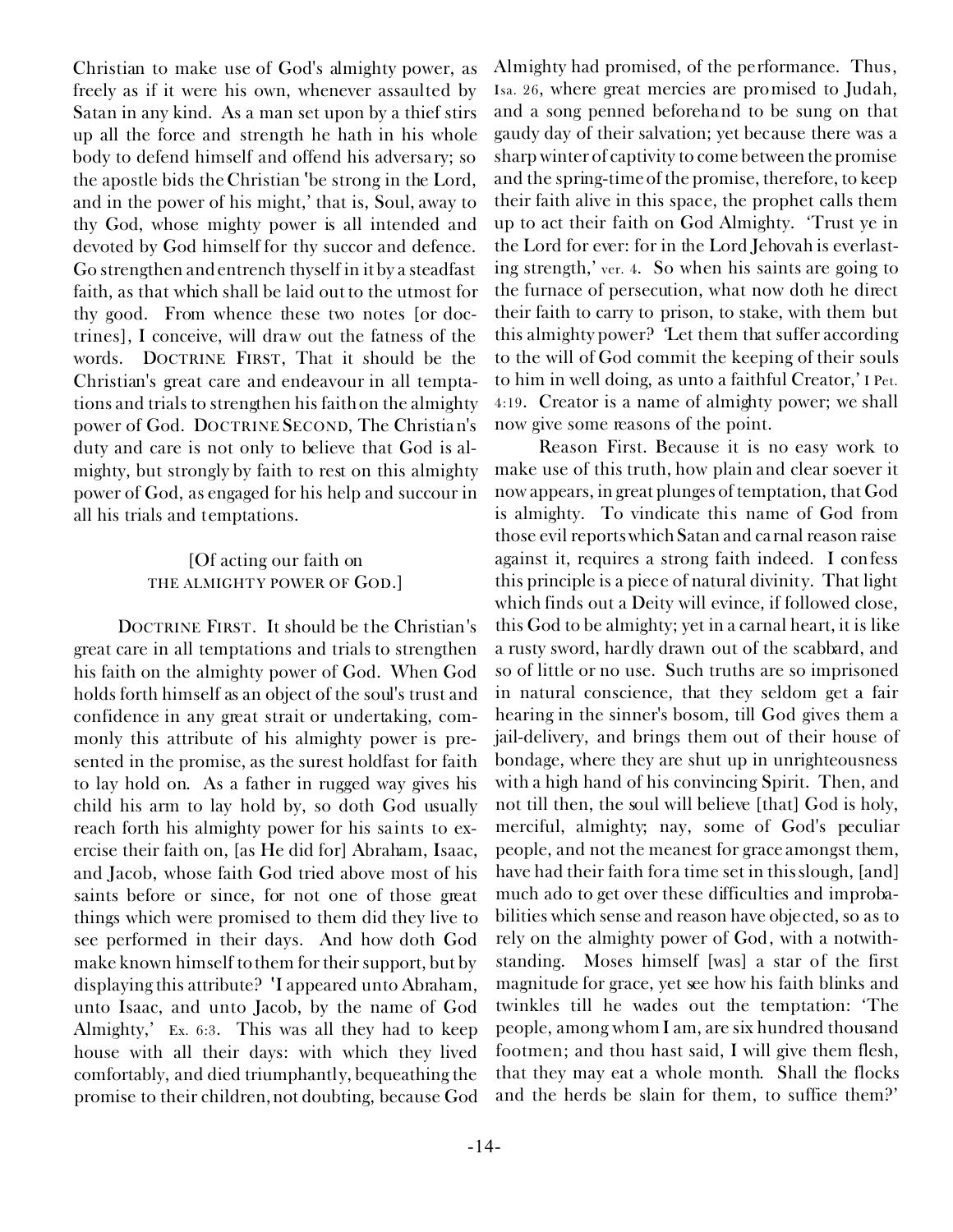Num. 11:21, 22. This holy man had lost the sight for a time of the almighty power of God, and now he projecting how this should be done; as if he had said in plain terms, How can this be accomplished? For so God interprets his reasoning: 'And the Lord said unto Moses, Is the Lord's hand waxed short?' ver. 23. So Mary, <Lord, if thou hadst been here, my brother had not died,' John 11:32. And her sister Martha, 'Lord, by this time he stinketh,' ver. 39. Both [were] gracious women, yet both betrayed the weakness of their faith on the almighty power of Christ; one limiting him to *place*—'f thou hadst been here,' he had not died; as if Christ could not have saved his life absent as well as present—sent his health to him as well as brought it with him;—the other to *time* —'now he stinketh;' as if Christ had brought his physic too late, and the grave would not deliver up its prisoner at Christ's command. And thou hast such a high opinion of thyself, Christian, that thy faith needs not thy utmost care and endeavour for further establishment on the almighty power of God, when thou seest such as these dash their foot against this kind of temptation?

*Reason Second.* The second reason may be taken from the absolute necessity of this act of faith above others, to support the Christian in the hour of temptation. All the Christian's strength and comfort is fetched without doors, and he hath none to send of his errand but faith; this goes to heaven and knocks God up, as he in the parable his neighbour at midnight for bread: therefore, when faith fails, and the soul hath none to go to market for supplies, there must needs be a poor house kept in the meantime. Now faith is never quite laid up till the soul denies, or at least questions, the power of God. Indeed, when the Christian disputes the will of God, whispering within its own bosom, will he pardon? will he save? this may make faith go haltingly to the throne of grace, but not knock the soul off from seeking the face of God. Even then faith on the power of God will bear it company thither: 'If thou wilt, thou canst make me clean;' if thou wilt, thou canst pardon, thou canst purge. But when the soul concludes he cannot pardon, cannot save, this shoots faith to the heart, so that the soul falls at the foot of Satan, not able more to resist; now it grows more listless to duty, indifferent whether it pray or not, as one that sees the well

dry breaks or throws away his pitcher.

*Reason Third.* Because God is very tender of this flower of his crown, this part of his name: indeed we cannot spell it right and leave out this letter, for that is God's name, whereby he is known by all his creatures. Now man may be called wise, merciful, mighty: God only, all-wise, all-merciful, almighty; so that when we leave out this syllable *all,* we nickname God, and call him by his creature's name, which he will not answer to. Now the tenderness that God shows to this prerogative of his appears in three particulars.

1. In the strict command he lays on his people to give him the glory of his power. 'Neither fear ye their fear, nor be afraid,' but 'sanctify the Lord of hosts himself,' Isa. 8:12, 13; that is, in this sad posture of your affairs, when your enemies associate, and you seem a lost people to the eye of reason, not able to contest with [those] united powers which beset you on every side, I charge you, sanctify me in giving me the glory of my almighty power. Believe that your God is able of himself, without any other, to defend you, and destroy them.

2. In his severity to his dearest children, when they stagger in their faith, and come not off roundly, without reasoning and disputing the case, to rely on his almighty power. Zacharias did but ask the angel, 'whereby shall I know this? for I am an old man, and my wife well stricken in years?' yet for bewraying therein his unbelief, had a sign indeed given him, but such a one as did not only strengthen his faith, but severely punish his unbelief, for he was struck dumb upon the place. God loves his children should believe his word, not dispute his power; so true is that of Luther: <God loves the obedient, not the cavilling.'<sup>4</sup> That which gave accent to Abraham's faith was that he was <fully persuaded that what he had promised, he was able also to perform,' Rom. 4:21.

3. In the way God takes of giving his choicest mercies and greatest salvations to his people, wherein he lays the scene of his providence, so that when he hath done it may be said, Almighty power was here. And therefore, God commonly puts down those means and second causes, which if they stood about

<sup>4.</sup> *Deus amat curristas non quœristas.*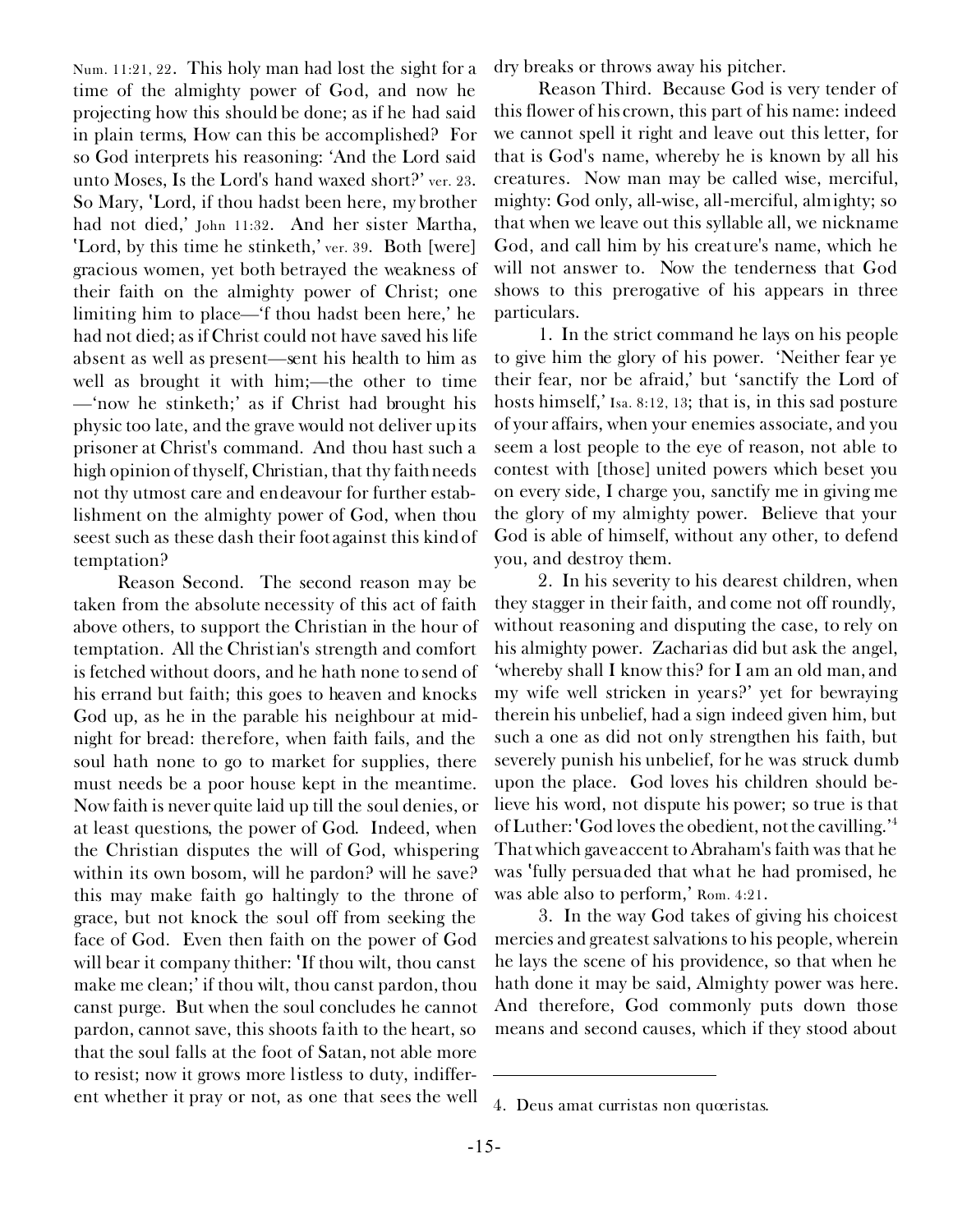his work would blind and hinder the full prospect thereof in effecting the same. 'We had the sentence of death in ourselves, that we should not trust in ourselves, but in God which raiseth the dead,' II Cor. 1:9. Christ stayed while [until] Lazarus was dead, that he might draw the eyes of their faith more singly to look on his power, by raising his dead friend, rather than curing him being sick, which would not have carried so full a conviction of almightiness with it. Yea, he suffers a contrary power many times to arise, in that very juncture of time, when he intends the mercy to his people, that he may rear up more magnificent pillar of remembrance to his own power, in the ruin of that which contests with him. Had God brought Israel out of the Egypt in the time of those kings which knew Joseph, most likely they might have had a friendly departure and an easy deliverance, but God reserves this for the reign of that proud Pharaoh, who shall cruelly oppress them, and venture his kingdom, but will satisfy his lust upon them. And why must this be the time, but that God would bring them forth with a stretched-out arm? The magnifying of his power was God's great design. <In very deed for this cause have I raised thee up, for to shew in thee my power, and that my name may be declared throughout all the earth,' Ex. 9:16.

4. In the prevalency which an argument that is pressed from his almighty power hath with God. It was the last string Moses had to his bow, when he begged the life of Israel: 'The nations which have heard the fame of thee will speak, saying, Because the Lord was not able,' &c., Num. 14:15, 16. And 'Let the power of my Lord be great,' ver. 17; and with this he hath their pardon thrown him.

The application of this point will fall in under the next, which is

*[Of acting our faith on the almighty* power of God, AS ENGAGED FOR OUR HELP.]

DOCTRINESECOND. That it is the saint's duty, and should be their care, not only to believe God Almighty, but also *strongly to believe that this almighty power of God is theirs, that is, [is] engaged for their defence and help,* so as to make use of it in all straits and temptations. FIRST, I shall prove that the almighty power of God is engaged for the Christian's

defence, with the grounds of it. SECOND, [I shall prove] why the Christian should strongly act his faith on this.

FIRST. I shall prove that the almighty power of God *is engaged for the Christian's defence,* with the grounds of it. God brought Israel out of Egypt with an high hand, but did he set them down on the other side of the Red Sea, to find and force their way to Canaan, by their own policy or power? When he had opened the gate of their iron house of bondage, and brought them into the open fields, did he vanish as the angel from Peter, when out of prison? No, 'The Lord thy God bare thee, as a man doth bear his son, in all the way that ye went,' Deut. 1:31. This doth lively set forth the saint's march to heaven; God brings a soul out of spiritual Egypt by his converting grace, that is, the 'day of his power,' wherein he makes the soul willing to come out of Satan's clutches. Now when the saint is upon his march, all the country riseth upon him. How shall this creature pass the pikes, and get safely by all his enemies' borders? God himself enfolds him in the arm of his everlasting strength. 'We are kept by the power of God through faith unto salvation.' I Peter 1:5. The power of God is that shoulder on which Christ carries his sheep home, rejoicing all the way he goes, Luke 15:5. These everlasting arms of his strength are those eagles' wings, upon which the saints are both tenderly and securely conveyed to glory, Ex. 19:4. There is a five-fold tie or engagement that lies upon God's power to be the saints' life-guard.

*First Tie.* The near relation he hath to his saints. They are his own dear children; every one takes care of his own—the silly hen, how doth she bustle and bestir herself to gather her brood under her wing when the kite appears? no care like that which nature teacheth. How much more will God, who is the Father of such dispositions in his creature, stir up his whole strength to defend his children? 'He said, They are my people, so he became their Saviour,' Isa. 63:8. As if God had said, Shall I sit still with my hand in my bosom, while my own people are thus misused before my face? I cannot bear it. The mother as she sits in her house hears one shriek, and knowing the voice, cries out, 'O it is my child.' Away she throws all, and runs to him. Thus God takes the alarm of his children's cry: 'I heard Ephraim bemoan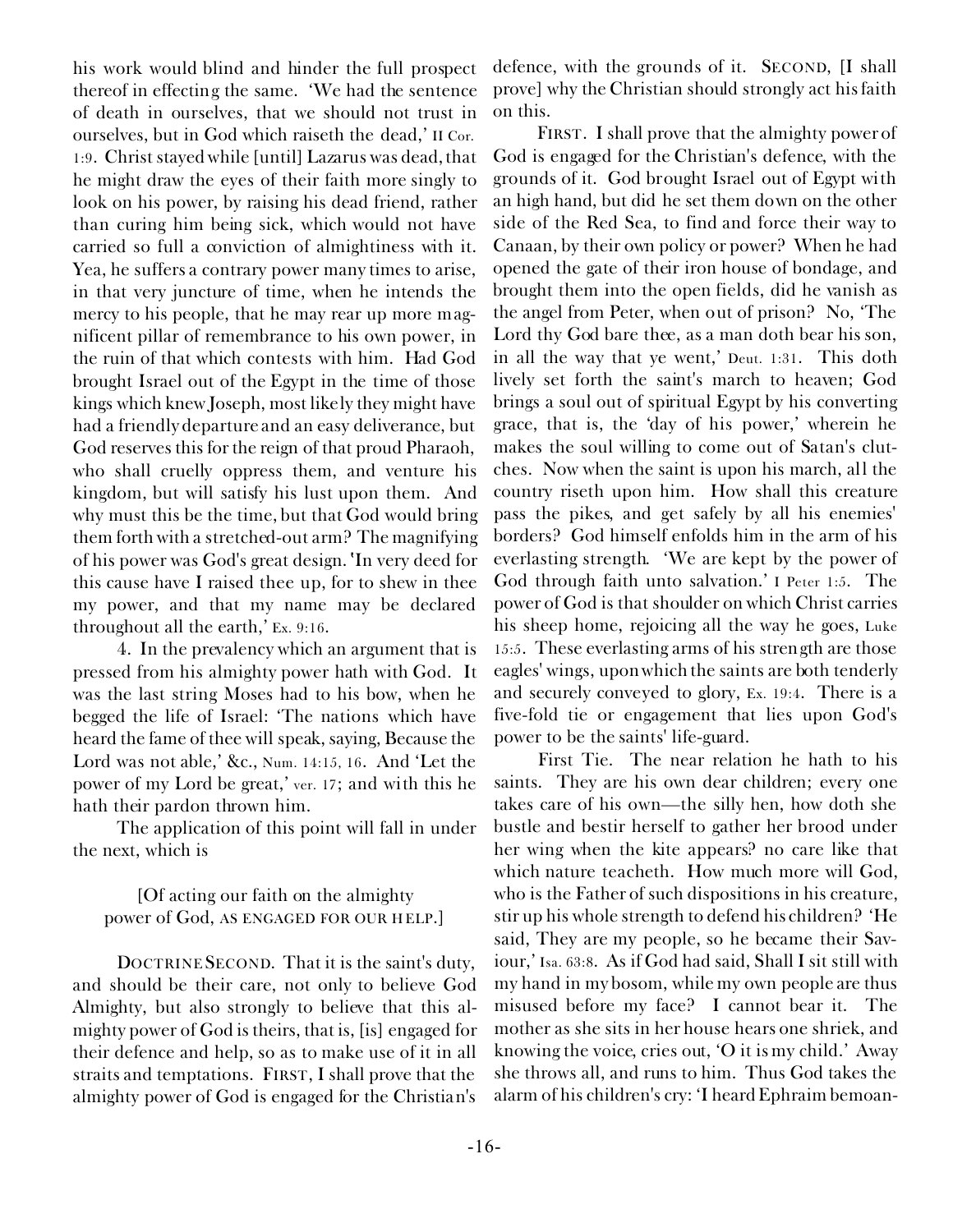ing himself, saith the Lord;' his cry pierced his ear, and his ear affected his bowels, and his bowels called up his power to the rescue of him.

*Second Tie.* The dear love he beareth to his saints engageth his power. He that hath God's heart cannot want his arm. Love in the creature commands all the other affections, sets all the powers of the whole man on work; thus in God, love sets all his other attributes on work. When once God pitched his thoughts of doing good to lost man, then wisdom fell on projecting the way, almighty power that undertook to raise the fabric according to wisdom's model. All are ready to effect what God saith he likes. Now the believing soul is an object of God's choicest love, even the same with which he loves his Son, John 17:26.

1. God loves the believer as the birth of his everlasting counsel. When a soul believes, then God's eternal purpose and counsel concerning him, whom he chose in Christ before the foundation of the world, and with whom his thoughts went so long big, *brings forth.* And how must God needs love that creature whom he carried so long in the womb of his eternal purpose? This goodly fabric of heaven and earth had not been built, but as a stage whereon he would in time act what he decreed in heaven of old, concerning the saving of thee, and a few more his elect. And therefore according to the same rate of delight, with which God pleased and entertained himself in the thoughts of this before the world was, must he needs rejoice over the soul now believing, with love and complacency inconceivable; and God having brought his counsel thus far towards its issue, surely will raise all the power he hath, rather than be disappointed of his glory within a few steps of home; I mean, his whole design in the believer's salvation. The Lord who hath chosen his saints Zech. 3, as Christ prays for Joshua their representative, will rebuke Satan and all their enemies.

2. God loves the saints as the purchase of his Son's blood. They cost him dear, and that which is so hardly got shall not be easily lost. He that was willing to expend his Son's blood to *gain* them, will not deny his power to *keep* them.

3. God loves the saints for their likeness to himself, so that if he loves himself, he cannot but love himself appearing in them; and as he loves himself in them, so he defends himself in defending them.

What is it in a saint that enrageth hell but the image of God, without which the war would soon be at an end? It is the hatred that the panther hath to man that makes him fly at his picture. 'For thy sake we are slain all the day long:' and if the quarrel be God's, surely the saint will not go forth to war at his own cost.

*Third Tie.* The covenant engageth God's almighty power, 'I am the Almighty God; walk before me,' Gen.17:1. There is a league offensive and defensive between God and his saints; he gives it under his hand that he will put forth the whole power of his godhead for them, 'The Lord of hosts is the God of Israel, even a God to Israel,' I Chron. 17:24. God doth not parcel himself out by retail, but gives his saints leave to challenge whatever a God hath, as theirs; and let him, whoever he is, sit in God's throne and take away his crown, that can fasten any untruth on the Holy One; as his name is, so is his nature, a God keeping covenant for ever. The promises stand as the mountains about Jerusalem, never to be removed; the weak as well as the strong Christian is within this line of communication. Were saints to fight it out in open field by the strength of their own grace, then the strong were more likely to stand, and the weak to fall in battle; but both castled in the covenant, are alike safe.

*Fourth Tie.* The saints' dependence on God, and expectation from God in all their straits, oblige his power for their succour. Whither doth a gracious soul fly in any want or danger from sin, Satan, or his instruments, but to his God? As naturally as the cony to her burrow. 'What time I am afraid,' saith David, 'I will trust in thee,' Ps. 56:3. He tells God he will make bold of his house to step into when taken in any storm, and doth not question his welcome. Thus when Saul hunted him, he left a city of gates and bars to trust God in open field. Indeed all the saints are taught the same lesson, to renounce their own strength, and rely on the power of God; their own policy, and cast themselves on the wisdom of God; their own righteousness, and expect all from the pure mercy of God in Christ, which act of faith is so pleasing to God, that such a soul shall never be ashamed, 'The expectation of the poor shall not perish,' Ps. 9:18. A heathen could say, when a bird scared by a hawk flew into his bosom, I will not betray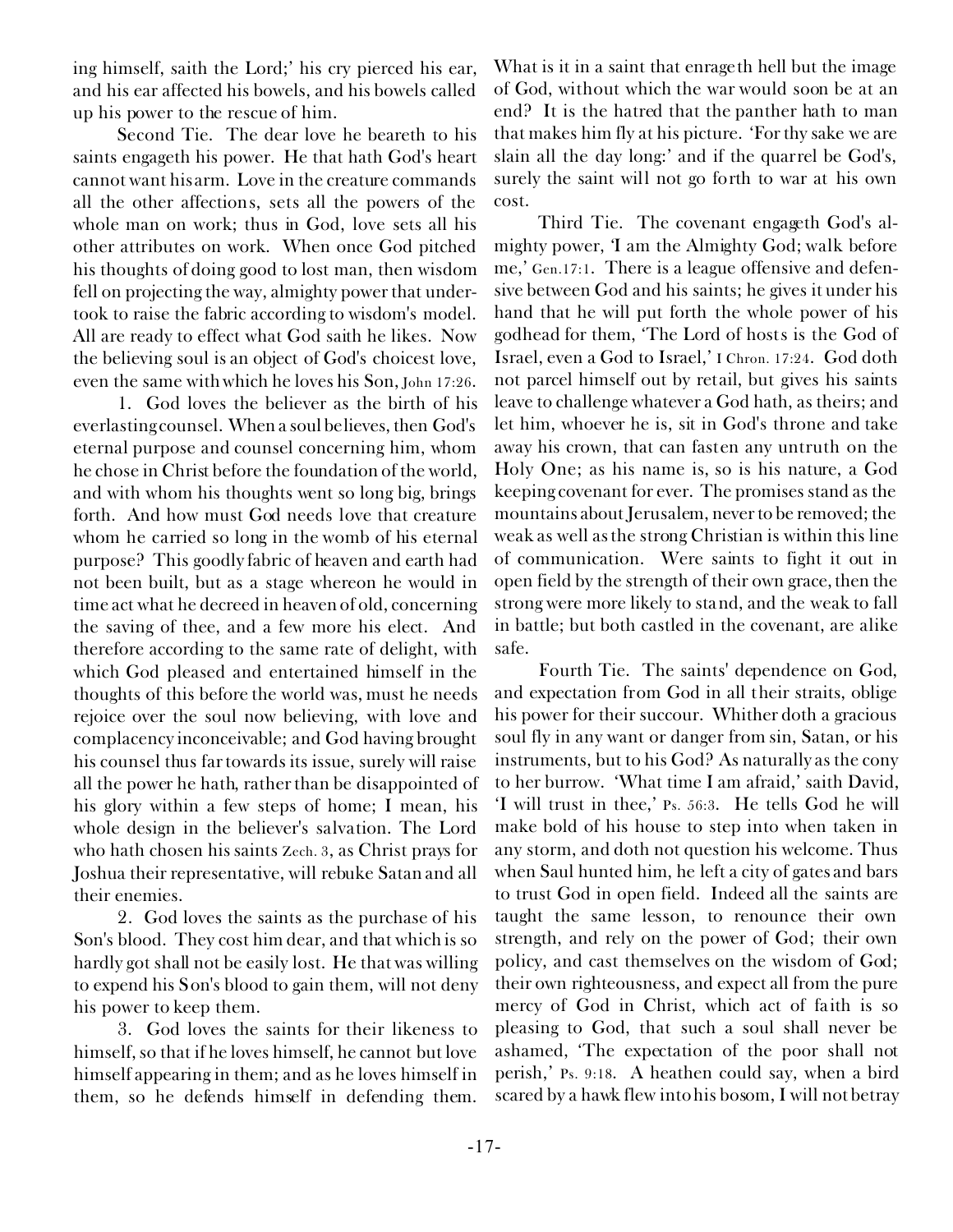thee unto thy enemy, seeing thou comest for sanctuary unto me. How much less will God yield up a soul unto its enemy when it takes sanctuary in his name, saying, 'Lord, I am hunted with such a temptation, dogged with such a lust, either thou must pardon it, or I am damned; mortify it, or I shall be a slave to it; take me into the bosom of thy love, for Christ's sake; castle me in the arms of thy everlasting strength, it is in thy power to save me from, or give me up into, the hands of my enemy. I have no confidence in myself or any other: into thy hands I commit my cause, my life, and rely on thee.' This dependence of a soul undoubtedly will awaken the almighty power of God for such an one's defence. He hath sworn the greatest oath that can come out of his blessed lips, even by himself, that such as thus fly for refuge to hope in him, shall have strong consolation, Heb. 6:17. This indeed may give the saints the greater boldness of faith to expect kindly entertainment when he repair to God for refuge, because he cannot come before he is looked for. God having set up his name and promises as a strong tower, both calls his people into these chambers, and expects they should betake themselves thither.

*Fifth Tie.* Christ's presence and employment in heaven lays a strong engagement on God to bring his whole force and power into the field upon all occasions for his saints' defence. One special end of his journey to heaven, and abode there, is that he might, as the saints' solicitor, be ever interceding for such supplies and succours of his Father as their exigencies call for; and the more to assure us of the same before he went, he did, as it were, tell us what heads he meant to go upon his intercession when he should come there; one of which was this, that his Father should keep his children while they were to stay in the world from the evil thereof, John 17:15. Neither doth Christ take upon him this work of his own head, but hath the same appointment of his Father for what he now prays in heaven, as he did for what he suffered on earth. He that ordained him a Priest to die for sinners, did not then strip him of his priestly garments, as Aaron, but appoints him to ascend in them to heaven, where he sits a Priest for ever by God's oath. And this office of intercession was erected purely in mercy to believers, that they might have full content given them for the performance of all that

God had promised; so that Jesus Christ lies lieger at court as our ambassador, to see all carried fairly between God and us according to agreement; and if Christ follows his business close, and be faithful in his place to believers, all is well. And doth it not behove him to be so, who intercedes for such dear relations? Suppose a king's son should get out of a besieged city, where he hath left his wife and children, whom he loves as his own soul, and these all ready to die by sword or famine; if supply come not sooner, could this prince, when arrived at his father's house, please himself with the delights of the court, and forget the distress of his family? Or rather would he not come post to his father, having their cries and groans always in his ears, and before he eat or drink, do his errand to his father, and entreat him if ever he loved him, that he would send all the force of his kingdom to raise the siege, rather than any of his dear relations should perish? Surely, sirs, though Christ be in the top of his preferment, and out of the storm in regard of his own person, yet his children left behind in the midst of sins, Satan, and the world's batteries, are in his heart, and shall not be forgotten a moment by him. The care he takes in our business appeared in the speedy despatch he made of his Spirit to his apostles' supply, when he ascended, which as soon almost as he was warm in his seat, at his Father's right hand, he sent, to the incomparable comfort of his apostles and us, that to this day, yea, to the end of the world, do or shall believe on him.

SECOND. [I shall prove why the Christian should strongly act his faith on this *almighty power as engaged for his help.]* —The second branch of the point follows [namely], that saints should eye this power of God as engaged for them, and press it home upon their souls till they silence all doubts and fears about the matter; which is the importance of this exhortation, 'Be strong in the Lord, and in the power of his might.' Fortify and entrench your souls within the breastwork of this attribute of God's mighty power made over to you by God himself.

*First.* As it is the end of all promises to be security to our faith, so [it is] of those in particular where his almighty power is expressly engaged, that we may count this attribute our portion, and reap the comfort it yields as freely as one may the crop of his own field. 'Walk before me,' saith God to Abraham,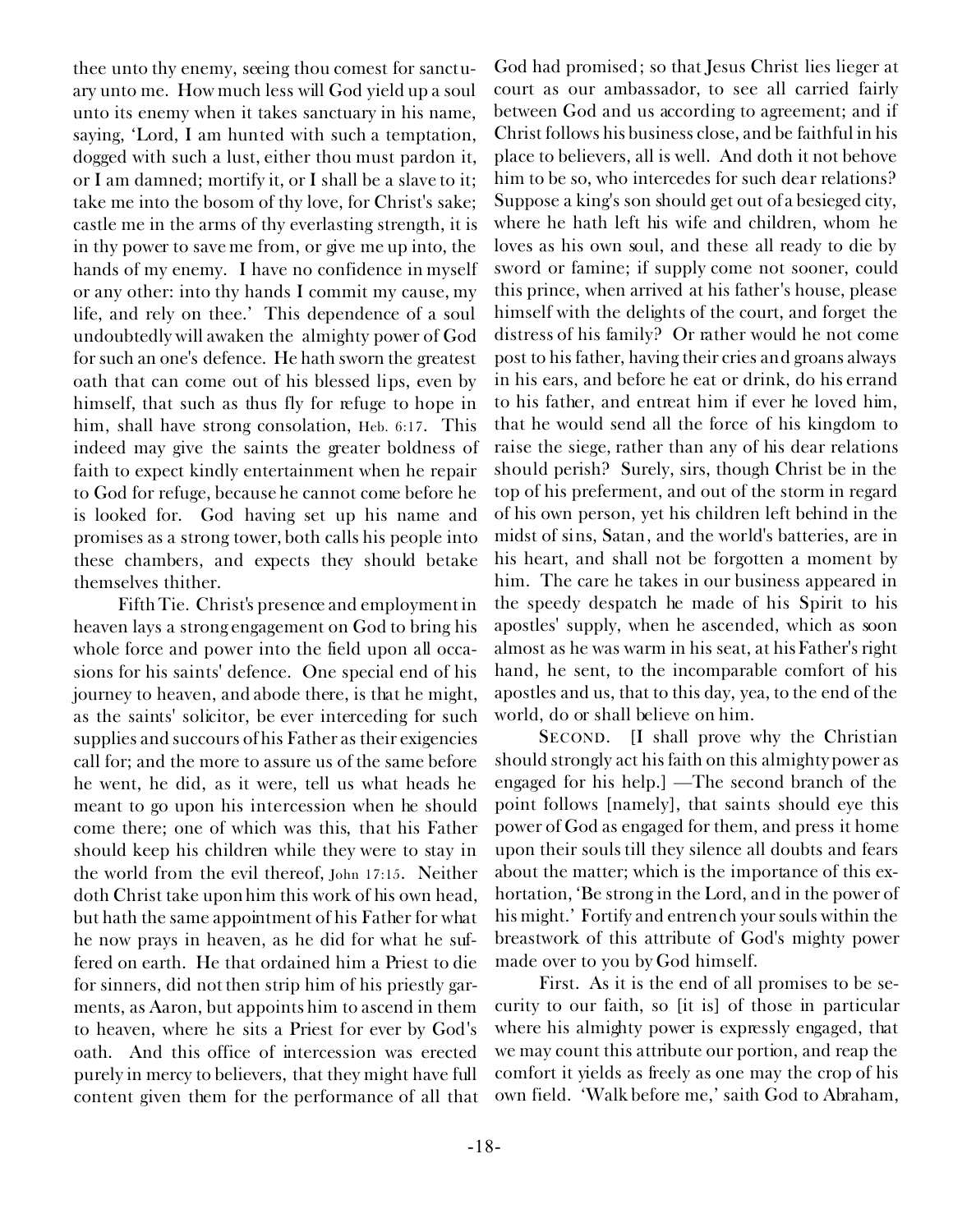'I am God Almighty;' set on this as thy portion, and live upon it. The apostle teacheth us what use to make of promises, 'I will never leave thee, nor forsake thee,' Heb. 13:5; there is the promise, and the inference which he teacheth us from this, follows, 'So we may boldly say, The Lord is my helper,' ver. 6. We, that is, every believer, may boldly say, that is, we may conclude, God *will* help, not sneakingly, timorously, *perhaps* he will; but we may boldly assert it in the face of men and devils, because He that is almighty hath said it. Now for a Christian not to strengthen his faith on this incomparably sweet attribute, but to sit down with a few weak unsettled hopes, when he may, yea, ought to be strong in the faith of such promises, what is it but to undervalue the blessing of such promises? As if one should promise another house and land, and bid him make them as sure to himself as the law can bind, and he should take no care to effect this: would it not be interpreted as a slighting of his friend's kindness? Is it a small matter that God passeth over his almighty power by promise to us, and bids us make it as sure to ourselves as we can by faith, and we neglect this, leaving the writings of the promises unsealed on our hearts?

*Second.* Our obedience and comfort are strong or weak, as our faith is on this principle.

1. Our obedience, *that* being a child of faith, partakes of its parent's strength or weakness. Abraham being strong on faith, what an heroic act of obedience did he perform in offering up his son! His faith being well set on the power of God, he carries that without staggering which would have laid a weak faith on the ground. No act of faith more strengthens for duty, than that which eyes God's almighty power engaged for its assistance. 'Go in this thy might,' said God to Gideon, 'have not I called thee?' As if he had said, Can I not, will I not carry thee through thy work? Away goes Gideon in the faith of this, and doth wonders. This brought the righteous man from the East to God's foot, though he knew not whither he went, yet he knew with whom he went, God Almighty. But take a soul not persuaded of this, how uneven and unstable is he in his obediential course! Every threat from man, if mighty, dismays him, because his faith [is] not fixed on the Almighty, and therefore sometimes he will shift off a duty to comply with man, and betray his trust into the hands of a

sorry creature, because he hath fleshly eyes to behold the power of a man, but wants a spiritual eye to see God at his back, to protect him with his almighty power; which, were his eyes open to see, he would not be so routed in his thoughts at the approach of a weak creature. 'Should such a man as I flee?' said good Nehemiah, Neh. 6:11. He was newly come from the throne of grace, where he had called in the help of the Almighty, 'O God, strengthen my hands,' ver. 9. And truly, now, he will rather die upon the place, than disparage his God with a dishonorable retreat.

2. The Christian's comfort increaseth or wanes, as the aspect of his faith is to the power of God. Let the soul question that, or his interest in it, and his joy gusheth out, even as blood out of a broken vein. It is true, a soul may scramble to heaven with much ado, by a faith of recumbency, relying on God as able to save, without this persuasion of its interest in God; but such a soul goes with a scant side-wind, or like a ship whose masts are laid by the board, exposed to wind and weather, if others better appointed did not tow it along with them. Many fears like waves ever and anon [so] cover such a soul, that it is more under water than above; whereas one that sees itself folded in the arms of almighty power, O how such a soul goes mounting afore the wind, with her sails filled with joy and peace! Let affliction come, storms arise, this blessed soul knows where it shall land and be welcome. The name of God is his harbor, where he puts in as boldly, as a man steps into his own house, when taken in a shower. He hears God calling him into this, and other his attributes, as chambers taken up for him. 'Come, my people, enter thou into thy chambers,' Isa. 26:20. God calls them his, and it were foolish modesty not to own what God gives. 'Surely, shall one say, in the Lord have I righteousness and strength,' Isa. 45:24; that is, I have righteousness in God's righteousness, strength in his strength, so that in this respect Christ can no more say that his strength is his own, and not the believer's, than the husband can say, My body is my own and not my wife's. A soul persuaded of this may sing merrily with the sharpest thorn at his breast; so David, 'My heart is fixed, O God, my heart is fixed: I will sing and give praise,' Ps. 57:7. What makes him so merry in so sad a place as the cave where now he was? he will tell you ver. 1, where you have him nestling himself under the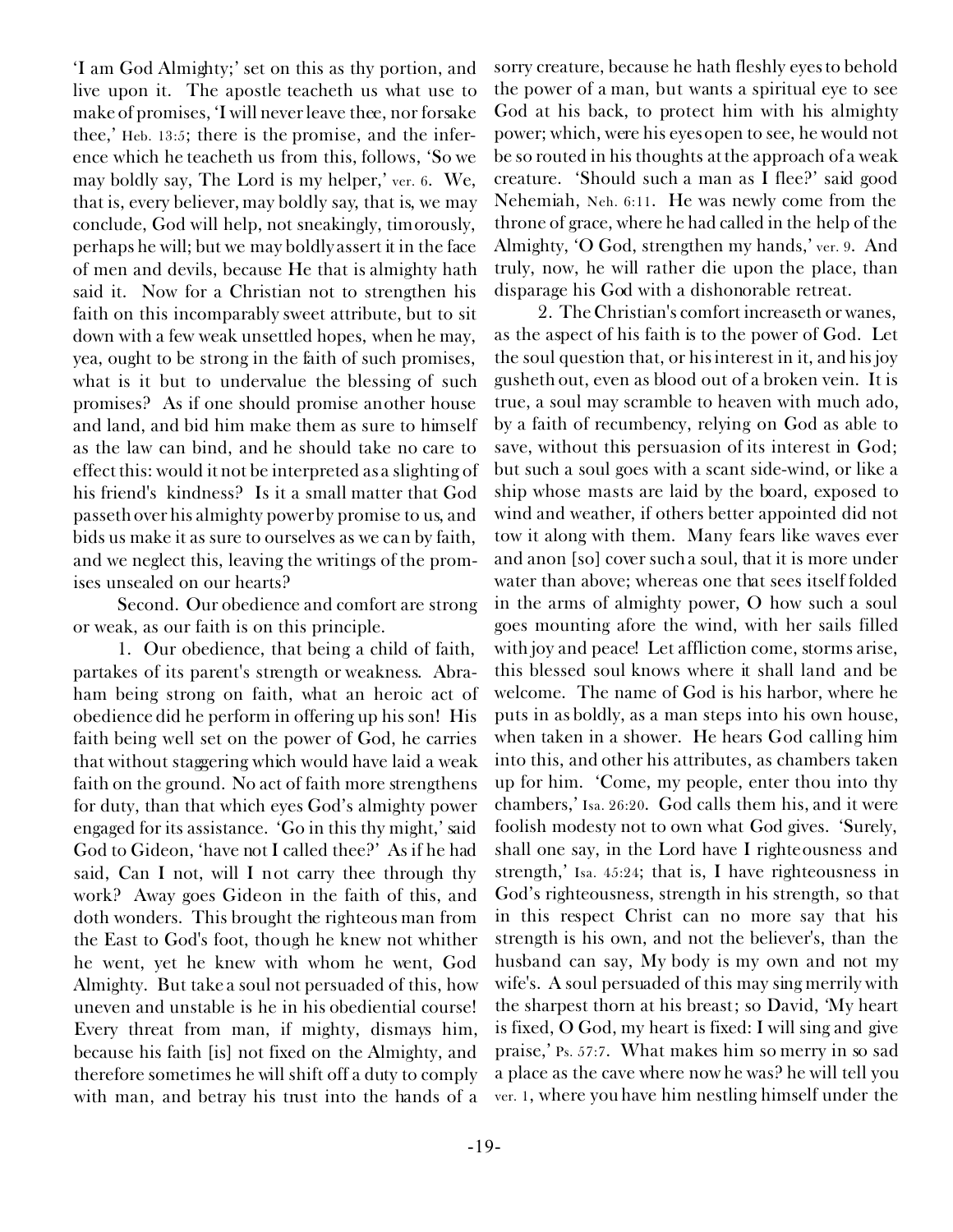shadow of God's wings, and now well may he sing care and fear away. A soul thus provided may lie at ease on a hard bed. Do you not think they sleep as soundly who dwell on London-bridge, as they who live at Whitehall or Cheapside, knowing that the waves that roar under them cannot hurt them? even so may the saints rest quietly over the floods of death itself, and fear no ill.

#### *[Use or Application.]*

*Use First.* Is the almighty power of God engaged for the saints' defence? surely then they will have a hard pull, the saints' enemies, who meddle with them who are so far above their match. The devil was so cunning, he would have Job out of his trench, his hedge down before he could fall on. But so desperate are men, they will try the field with the saints, though encircled with the almighty power of God. What folly were it to attempt or sit down before such a city, which cannot be blocked up so as no relief can get in? the way to heaven cannot. In the church's straitest siege, 'there is a river which shall make glad this city of God,' with seasonable succours from heaven. The saints' fresh-springs are all from God, and it is as feasible for sorry man to stop the watercourses of the clouds, as to dam up those streams, which invisibly glide like veins of water in the earth, from the fountain-head of his mercy into the bosom of his people. The Egyptians thought they had Israel in a trap, when they saw them march into such a nook by the sea-side. 'They are entangled, they are entangled;' and truly so they had been irrecoverably, had not that almighty power which led them on, engaged to bring them off with honor and safety. Well, when they are out of this danger; behold they are in a wilderness where nothing is to be had for back and belly, and yet here they shall live for forty years, without trade or tillage, without begging or robbing of any of the neighbor nations; they shall not be beholden to them for a penny in their way. What cannot almighty power do to provide for his people? what can it not do to protect them against the power and wrath of their enemies? Almighty power stood between the Israelites and the Egyptians, so that, poor creatures, they could not so much as come to see their enemies. God sets up a dark cloud as a blind before their eyes, and all the while his eye through the

cloud is looking them into disorder and confusion. And is the Almighty grown weaker now-a-days, or his enemies stronger, that they promise themselves better success? No, neither; but men are blinder than the saints' enemies of old, who sometimes have fled at the appearances of God among his people, crying out, 'Let us flee, for the Lord fighteth for them.' Whereas there be many now-a-days will rather give the honor of their discomfitures to Satan himself, than acknowledge God in the business; more ready to say that the devil fought against them, than God. O you that have not yet worn off the impressions which the almighty power of God hath at any time made upon your spirits, beware of having anything to do with that generation of men, whoever they are. Come not near their tabernacle, cast not thy lot in amongst them, who are enemies to the saints' of the most High; for they are men devoted to destruction. He ripped open the very womb of Egypt, to save the life of Israel his child, Isa. 43:3.

*Use Second.* This shows the dismal, deplorable condition of all you who are yet in a Christless state. You have seen a rich mine opened, but not a penny of this treasure comes to your share; a truth laden with incomparable comfort, but it is bound for another coast, it belongs to the saints, into whose bosom this truth unlades all her comfort. See God shutting the door upon you, when he sets his children to feast themselves with such dainties. 'Behold, my servants shall eat, but ye shall be hungry: behold, my servants shall drink, but ye shall be thirsty,' Isa. 65:13. God hath set his number which he provides for. He knows how many he hath in his family: these and no more shall sit down. One chief dish at the saints' board is the almighty power of God. This was set before Abraham, and stands before all his saints, that they may eat to fulness of comfort on it; but thou shalt be hungry. He is almighty to pardon, but he will not use it for thee, an impenitent sinner. Thou hast not a friend on the bench, not an attribute in all God's name, will speak for thee: mercy itself will sit and vote with the rest of its fellow-attributes for thy damnation. God is able to save and help in a time of need; but upon what acquaintance is it that thou art so bold with God, as to expect his saving arm to be stretched forth for thee? Though a man will rise at midnight to let in a child that cries and knocks at his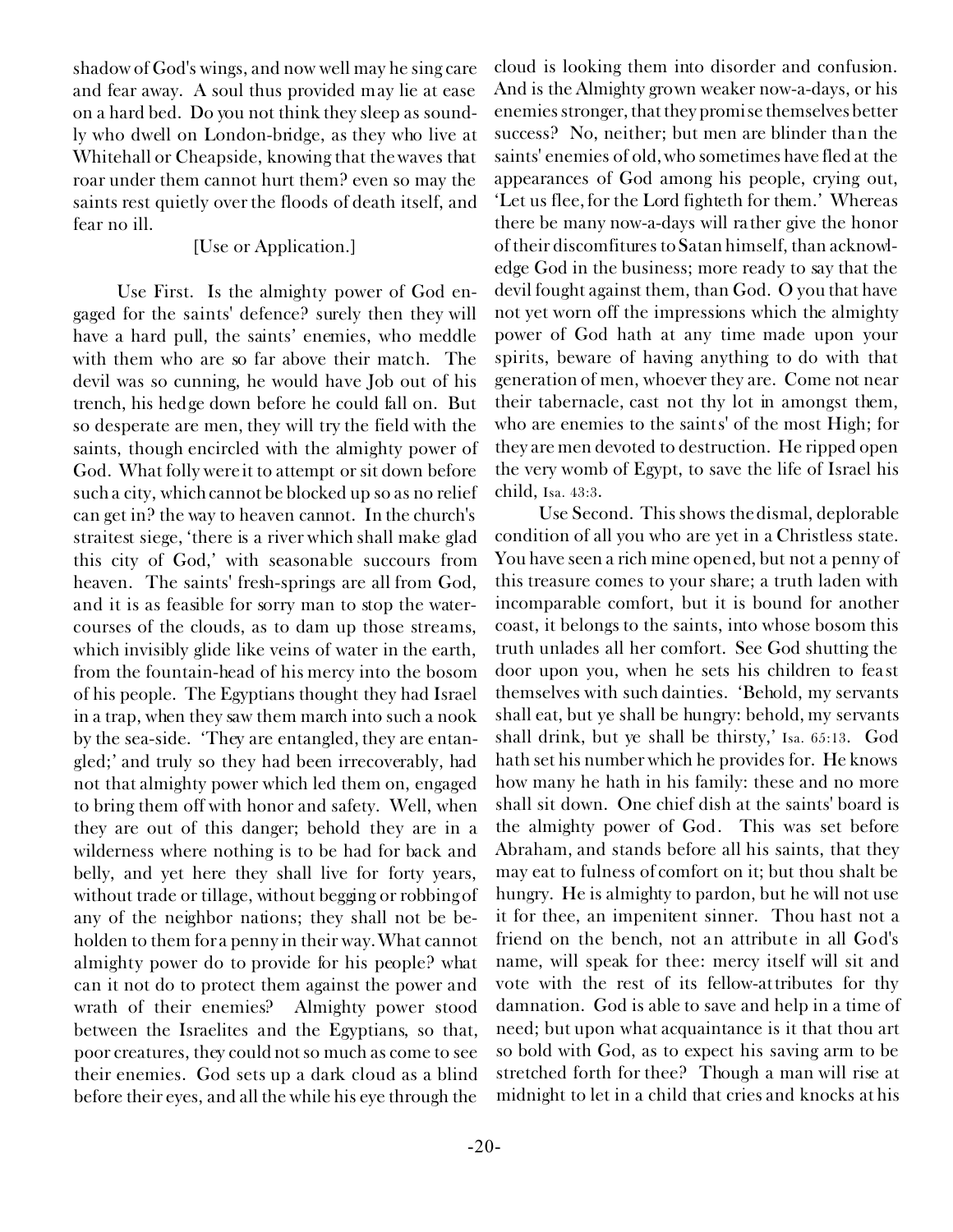door, yet he will not take so much pains for a dog that lies howling there. This presents thy condition, sinner, sad enough, yet this is to tell thy story fairest; for that almighty power of God which is engaged for the believer's salvation, is as deeply obliged to bring thee to thy execution and damnation. What greater tie than an oath? God himself is under an oath to be the destruction of every impenitent soul. That oath which God sware in his wrath against the unbelieving Israelites, that they should not enter his rest, concerns every unbeliever to the end of the world. In the name of God consider, were it but the oath of a man, or a company of men, that like those in the Acts, should swear to be the death of such a one, and thou wert the man, would it not fill thee with fear and trembling night and day, and take away the quiet of thy life, till they were made friends? What then are their pillows stuffed with, who can sleep so soundly without any horror or amazement, though they be told that the Almighty God is under an oath of damning them, body and soul, without timely repentance? O bethink yourselves, sinners, is it wisdom or valor to refuse terms of mercy from God's hands, whose almighty power, if rejected, will soon bring you into the hands of justice? And how fearful a thing *that* is, to fall into the hands of Almighty God, no tongue can express, no, not they who feel the weight of it.

*Use Third.* This speaks to you, who are saints indeed. Be strong in the faith of this truth, make it an article of your creed; with the same faith you believe that there is a God, believe also this God's almighty power is thy sure friend, and then improve it to thy best and advantage. As,

1. In agonies of conscience that arise from the greatness of thy sins, fly for refuge into the almighty power of God. Truly, sirs, when a man's sins are displayed in all their bloody colors, and spread forth in all their killing aggravations, and the eye of conscience awakened to behold them through the multiplying or magnifying glass of a temptation, they must needs surprise the creature with horror and amazement, till the soul can say with the prophet, For all this huge host, there is yet more with me than against me. One Almighty is more than many mighties. All these mighty sins and devils, make not one almighty sin, or an almighty devil. Oppose to all the hideous

charges brought against thee by them this only attribute. As the French ambassador once silenced the Spaniard's pride in repeating his master many titles, with one that drowned them all, God himself, when he had aggravated his people's sins to the height, then to show what a God can do, breaks out into a sweet promise: 'I will not execute the fierceness of mine anger;' and why not? 'I am God, and not man,' Hosea 11:9. I will show the almightiness of my mercy. Something like our usual phrase when a child or a woman strikes us, I am a man, and not a child or a woman, therefore I will not strike again. The very considering God to be God, supposeth him almighty to pardon as well as to avenge. And this is some relief. But then to consider it is almighty power in bond and covenant to pardon, this is more. As none can bind God but himself, so none can break the bond himself makes: and are they not his own words, that 'he will abundantly pardon?' Isa. 55:7. He will multiply to pardon, as if he had said, 'I will drop mercy with your sin, and spend all I have, rather than let it be said my good is overcome of your evil.' It fares with the gracious soul in this case as with a captain, that yields his castle upon gracious terms of having his life spared, and he safely conveyed to his house, there to be settles peaceably in his estate and possessions, for all which he hath the general's hand and seal, on which he marches forth; but the rude soldiers assaulting him, and putting him in fear of his life, he appeals to the general, whose honor is now engaged for him, and is presently relieved, and his enemies punished. Thou mayest, poor soul, when accused by Satan, molested by his terrors, say, It is God that justifies; I have his hand to it, that I should have my life given me as soon as I laid down my arms and submitted to him, which I desire to do. Behold, the gates of my heart are open to let the Prince of peace in, and is not the Almighty able to perform his promise? I commit myself to him as unto a faithful Creator.

2. Improve this almighty power of God, and thy interest therein, in temptations to sin, when thou art overpowered, and fliest before the face of thy strong corruption, or fearest thou shalt one day fall by it; make bold to take hold of this attribute, and reinforce thyself from it again to resist, and in resisting, to believe a timely victory over it. The Almighty God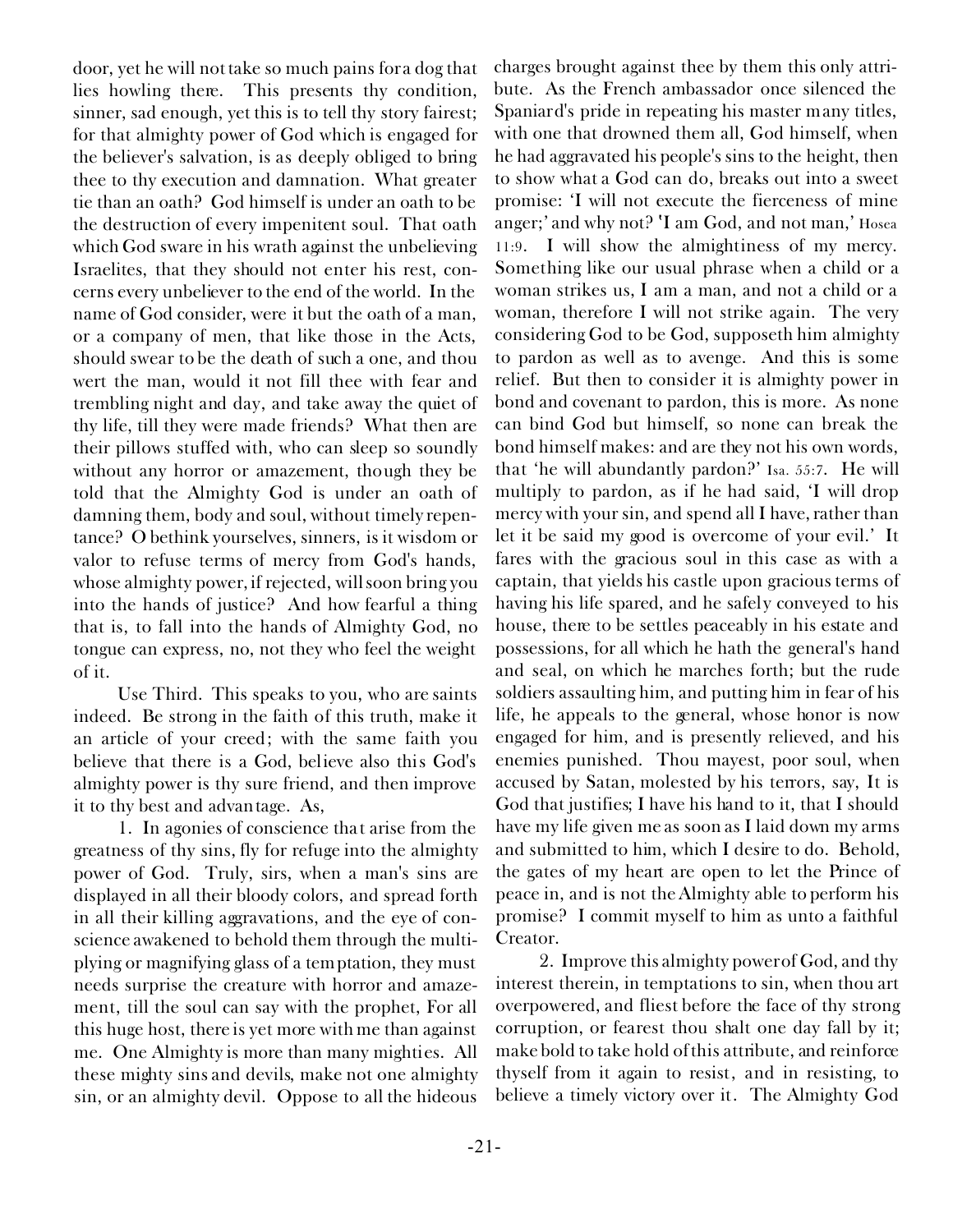stands in sight of thee while thou art in the valley fighting, and stays but for a call from thee when distressed in battle, and then he will come to thy rescue. Jehoshaphat cried when in the throng of his enemies, and the Lord helped him; much more mayest thou promise thyself his succor in thy soul combats. Betake thyself to the throne of grace with that promise, 'Sin shall not have dominion over you;' and before thou urgest it, the more to help thy faith, comfort thyself with this, that though the word *almighty* is not expressed, yet it is implied in this and every promise, and thou mayest without adding a tittle to the Word of God, read it in thy soul; sin shall not have dominion over you, saith the Almighty God, for this and all his attributes are the constant seal to all his promises. Now, soul, put the bond in suit, fear not the recovery, it is debt, and so due. He is able whom thou suest, and so there is no fear of losing the charge of the suit; and he that was so gracious to bind himself when he was free, will be so faithful, being able, to perform now he is bound; only, while thou expectest the performance of the promise, and the assistance of the almighty power against thy corruptions, take heed that thou keep under the shadow of this attribute, and condition of this promise, Ps. 91:1. The shadow will not cool except in it. What good to have the shadow, though of a mighty rock, when we sit in the open sun? to have almighty power engaged for us, and we throw ourselves out of the protection thereof by bold sallies into the mouth of temptation? The saints' falls have been when they run out of their trench and hold; for, like the conies, they are a weak people in themselves, and their strength lies in the rock of God's almightiness, which is their habitation.

3. Christian, improve this, when oppressed with the weight of any duty and service, which in thy place and calling lies upon thee. Perhaps thou findest thy duty of thy calling too heavy for thy weak shoulders, make bold by faith to lay the heaviest end of thy burden on God's shoulder, which is thine (if a believer) as sure as God can make it by promise. When at any time thou art sick of thy work, and ready to think with Jonas to run from it, encourage thyself with that of God to Gideon, whom he called from the flail to thrash the mountains, 'Go in this thy might,' hath not God called thee? Fall to the work God sets thee about, and thou engagest his strength for thee.

send some storm or other after thee to bring home his runaway servant. How oft hath the coward been killed in a ditch, or under some hedge, when the valiant soldier stood his ground and kept his place got off with safety and honor? Art thou called to suffer? flinch not because thou art afraid, thou shalt never be able to bear the cross; God can lay it so even, thou shalt not feel it, though thou shouldst find no succor till thou comest to the prison door, yea, till thou hast one foot on the ladder, or thy neck on the block, despair not. 'In the mount will the Lord be seen.' And in that hour he can give thee such a look of his sweet face, as shall make the blood come in the ghastly face of a cruel death, and appear lovely in thy eye for his sake. He can give thee so much comfort in hand, as thou shalt acknowledge God is aforehand with thee, for all thy shame and pain thou canst endure for him; and if it should not amount to this, yet so much as it will bear all the charges thou canst be put to in the way, lies ready told in the promise, I Cor. 10:13. Thou shalt have it at sight, and this may satisfy a Christian, especially if he considers, though he doth not carry so much of heaven's joy about him to heaven as others, yet he shall meet it as soon as he comes to his Father's house, where it is reserved for him. In a word, Christian, rely upon thy God, and make thy daily applications to the throne of grace for continual supplies of strength; you little think how kindly he takes it, that you will make use of him, the oftener the better, and the more you come for, the more welcome. Else why would Christ have told his disciples, 'Hitherto you have asked nothing,' but to express his large heart in giving? loath to put his hand to his purse for a little, and therefore by a familiar kind of rhetoric puts them to rise higher in asking, as Naaman when Gehazi asks one talent, entreats him to take two. Such a bountiful heart thy God hath, while thou art asking a little peace and joy, he bids thee open thy mouth wide and he will fill it. Go and ransack thy heart, Christian, from one end to the other, find out thy wants, acquaint thyself with all thy weaknesses, and set them before the Almighty, as the widow her empty vessels before the prophet; hadst thou more than thou canst bring, thou mayest have them all filled. God hath strength enough to give, but

The way of the Lord is strength. Run from thy work, and thou engagest God's strength against thee; he will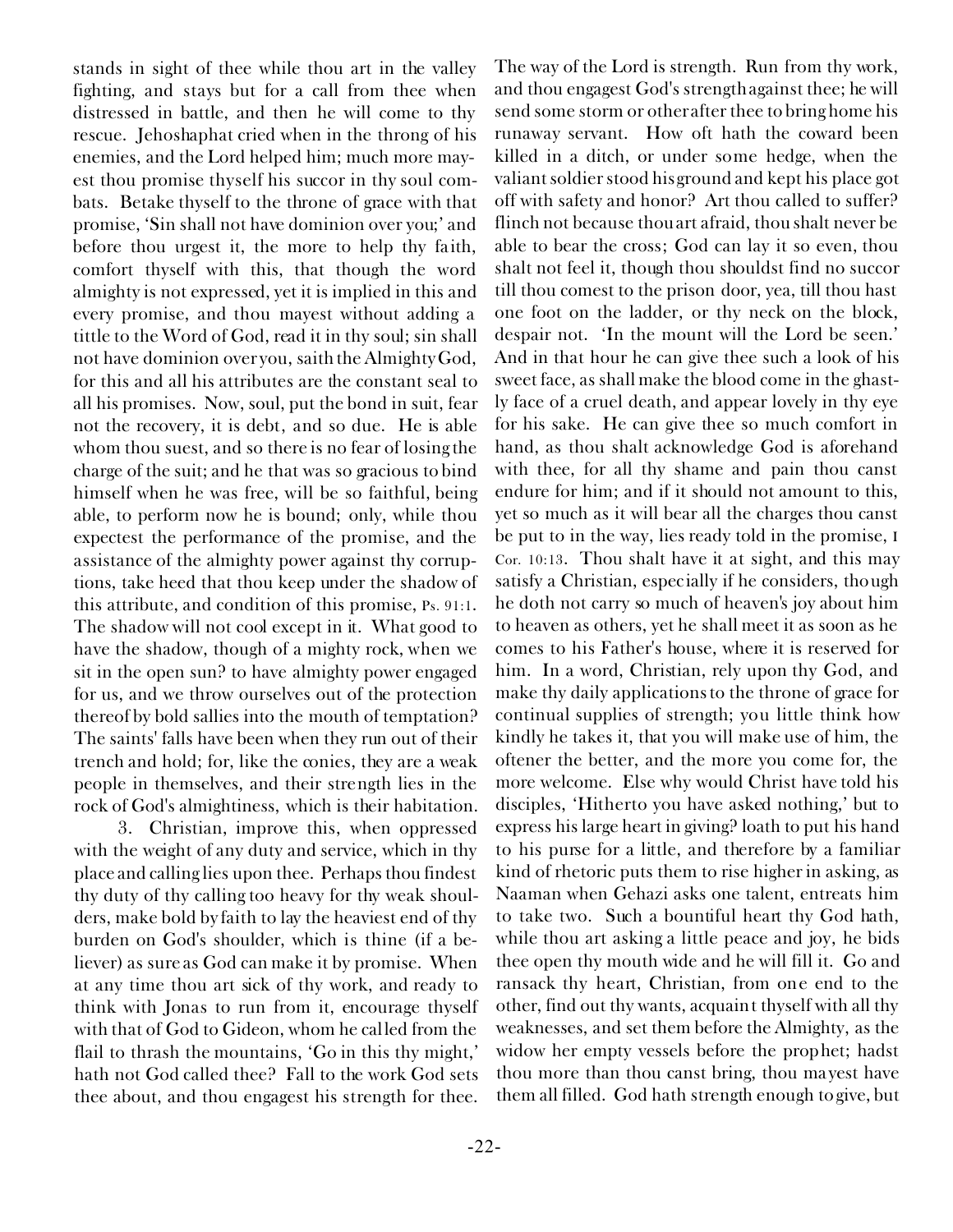he hath no strength to deny. Here the Almighty himself (with reverence be it spoken) is weak; even a child, the weakest in grace of his family that can but say father, is able to overcome him; and therefore let not the weakness of thy faith discourage thee. No greater motive to the bowels of mercy to stir almighty power to relieve thee than thy weakness, when pleaded in the sense of it. The pale face and thin cheeks, I hope, move more with us, than the canting language of a stout sturdy beggar; thus [with] that soul that comes laden in the sense of his weak faith, love, patience, the very weakness of them carries an argument along with them for succor.

#### OBJECTION ANSWERED

#### *[A grand objection that some disconsolate souls may raise against the former discourse,* ANSWERED.]

OBJECTION. O but, saith some disconsolate Christian, I have prayed again and again for strength against such a corruption, and to this day my hands are weak, and these sons of Zeruiah are so strong, that I am ready to say, All the preachers do but flatter me, that do pour their oil of comfort upon my head, and tell me I shall at last get the conquest of these mine enemies, and see that joyful day wherein with David, I shall sing to the Lord, for delivering me out of the hands of all mine enemies. I have prayed for strength for such a duty, and find it come off as weakly and dead-heartedly as before. If God be with me by his mighty power to help me, why then is all this befallen me?

*Answer First.* Look once again, poor heart, into thy own bosom, and see whether thou findest not some strength sent unto thee, which thou didst overlook before; this may be, yea, is very ordinary in this case, when God answers our prayer no in the letter, or when the thing itself is sent, but it comes in at the back-door, while we are expecting it at the fore; and truly thus the friend thou art looking for may be in thine house and thou not know it. Is not this thy case, poor soul? Thou hast been praying for strength against such a lust, and now thou wouldst have God presently put forth his power to knock it on the head and lay it for dead, that it should never stir more in thy bosom. Is not this the door thou hast stood looking for God to come in at? And [yet there is] no sight or news of thy God's coming that way. Thy corruption yet stirs, it may be is now more troublesome than before. Now thou askest where is the strength promised to thy relief? Let me entreat thee before thou layest down this sad conclusion against thy God or self, [to] see whether he hath not conveyed in some strength by another door. Perhaps thou hast not strength to conquer it so soon as thou desirest; but hath he not given further praying strength against it? Thou prayest before, but now more earnestly, all the powers of thy soul are up to plead with God. Before, thou wast more favorable and moderate in thy request, now thou hast a zeal, thou canst take no denial, yea, [will] welcome anything in the room of corruption. Would God but take thy sin and send a cross, thou wouldst bless him. Now, poor soul, is this nothing? [Is this] no strength? Had not thy God reinforced thee, thy sin would have weakened thy spirit of prayer, and not increased it. David began to recover himself when he began to recover his spirit of prayer. The stronger the cry, the stronger the child, I warrant you. Jacob wrestled, and this is called his strength, Hos. 12:3. It appeared, there was much of God in him when he could take such hold of the Almighty as to keep it, though God seemed to shake him off. If thus thou art enabled, soul, to deal with the God of heaven, no fear but thou shalt be much more able to deal with sin and Satan. If God hath given thee so much strength to wrestle with him above and against denials, thou hast prevailed with the stronger of the two. Overcome God, and he will overcome the other for thee. Again, perhaps thou hast been praying for further strength to be communicated to thee in duty, that thou might be more spiritual, vigorous, united, sincere, and the like, therein, and yet thou findest thy old distempers hanging about thee, as if thou hadst never acquainted God with thy ail. Well, soul, look once again into thy bosom with an unprejudiced eye, though thou dost not find the assisting strength thou prayed for, yet hast thou no more self-abasing strength? perhaps the annoyance thou hast from these remaining distempers in duty, occasion thee to have a meaner opinion of all thy duties than ever, yea, they make thee abhor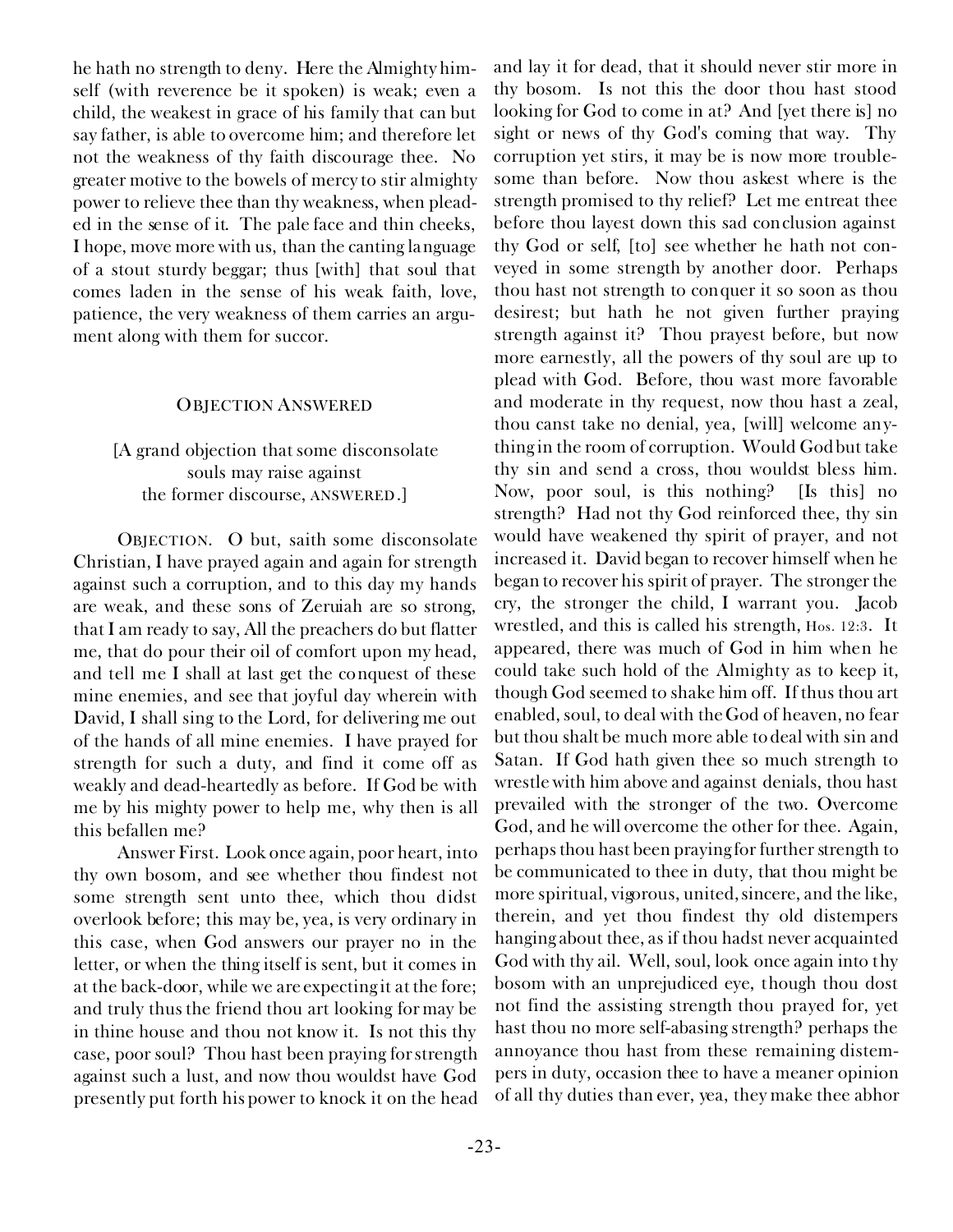thyself in the sense of these, as if thou hadst so many loathsome vermin around thee. Job's condition on the dunghill, with all his botches and running sores on his body, appears desirable to thee, in comparison of thine, whose soul, thou complainest, is worse than his body. O this afflicts my soul deeply, that thou shouldst appear before the Lord with such a dead divided heart, and do *his* work worst that deserves best at thy hands. And is all this nothing? Surely, Christian, thine eyes are held as much as Hagar's, or else thou wouldst see the streamings forth of divine grace in this frame of thy heart; surely others will think God hath done a mighty work in thy soul. What harder and more against the hair than to bring our proud hearts to take shame for that whereof they naturally boast and glory? And is it nothing for thee to tread on the very neck of thy duties, and count them matter of thy humiliation and abasing, which others make the matter of their confidence and selfrejoicing? Good store of virtue hath gone from Christ to dry this issue of pride in thy heart, which sometimes in gracious ones [so] runs through and through their duties, that it is seen, or may be, by those that have less grace than themselves.

*Answer Second.* Christian, candidly interpret God's dealings with thee. Suppose it be as thou sayest; thou hast pleaded the promise, and waited on the means, and yet findest no strength from all these receipts, either in thy grace or comfort. Now take heed of charging God foolishly, as if God were not what he promiseth; this were to give that to Satan which he is all this while gaping for. It is more becoming the dutiful disposition of a child, when he hath not presently what he writes for to his father, to say, My father is wiser than I. His wisdom will prompt him what and when to send to me, and his fatherly affections to me his child will neither suffer him to deny anything that is good, or slip the time that is seasonable. Christian, thy heavenly Father hath gracious ends that hold his hand at present, or else thou hadst ere this heard from him.

1. God may deny further degrees of strength to put thee on the exercise of that thou hast more carefully. As a mother doth by her child that is learning to go, she sets it down, and stands some distance from it, and bids it come to her. The child feels its legs weak and cries for the mother's help, but

the mother steps back on purpose that the child should put forth all its little strength in making after her. When a poor soul comes and prays against such a sin, God seems to step back and stand at a distance, the temptation increaseth, and no visible succour appears, on purpose that the Christian, though weak, should exercise that strength he hath. Indeed, we shall find the sense of a soul's weakness, is an especial means to excite into a further care and diligence. One that knows his weakness, how prone he is in company to forget himself, in passion how apt he is to fly out; if there be a principle of true grace, this will excite him to be more fearful and watchful, than another that hath obtained greater strength against such great temptations. As a child that writes for money to his father. None comes presently. This makes him husband that little that he hath the better, not a penny now shall be laid out idly. Thus, when a Christian hath prayed against such a sin again and again, and yet finds himself weak, prone to be worsted, O how careful *will* this, *should* this make such a one of every company, of every occasion! Such a one had not need give his enemy any advantage.

2. God may deny the Christian such assisting strength in duty, or mortifying the strength of corruption, as he desires, purely on a gracious design that he may thereby have an advantage of expressing his love in such a way, as shall most kindly work upon the ingenuity of the soul to love God again. Perhaps, Christian, thou prayest for a mercy thou wantest, or for deliverance out of some great affliction, and in the duty thou findest not more assistance than ordinary, yea, many distractions of spirit in it, and misgiving thoughts with unbelieving fears after it. Well, notwithstanding those defects in thy duty, yet God hears thy prayer, and sends in the mercy on purpose that he may greaten his love in thine eye, and make it more luscious and sweet to thy taste, from his accepting thy weak services, and passing by the distempers of thy spirit. Here is less strength for the duty, that thou mayest have more love in the mercy; nothing will affect a gracious heart more than such a consideration. See it in David, 'I said in my haste, All men are liars. What shall I render unto the Lord for all his benefits toward me?' Ps. 116:11, 12. As if David had said, Notwithstanding all the comfortable messages I had from God by his prophets concerning this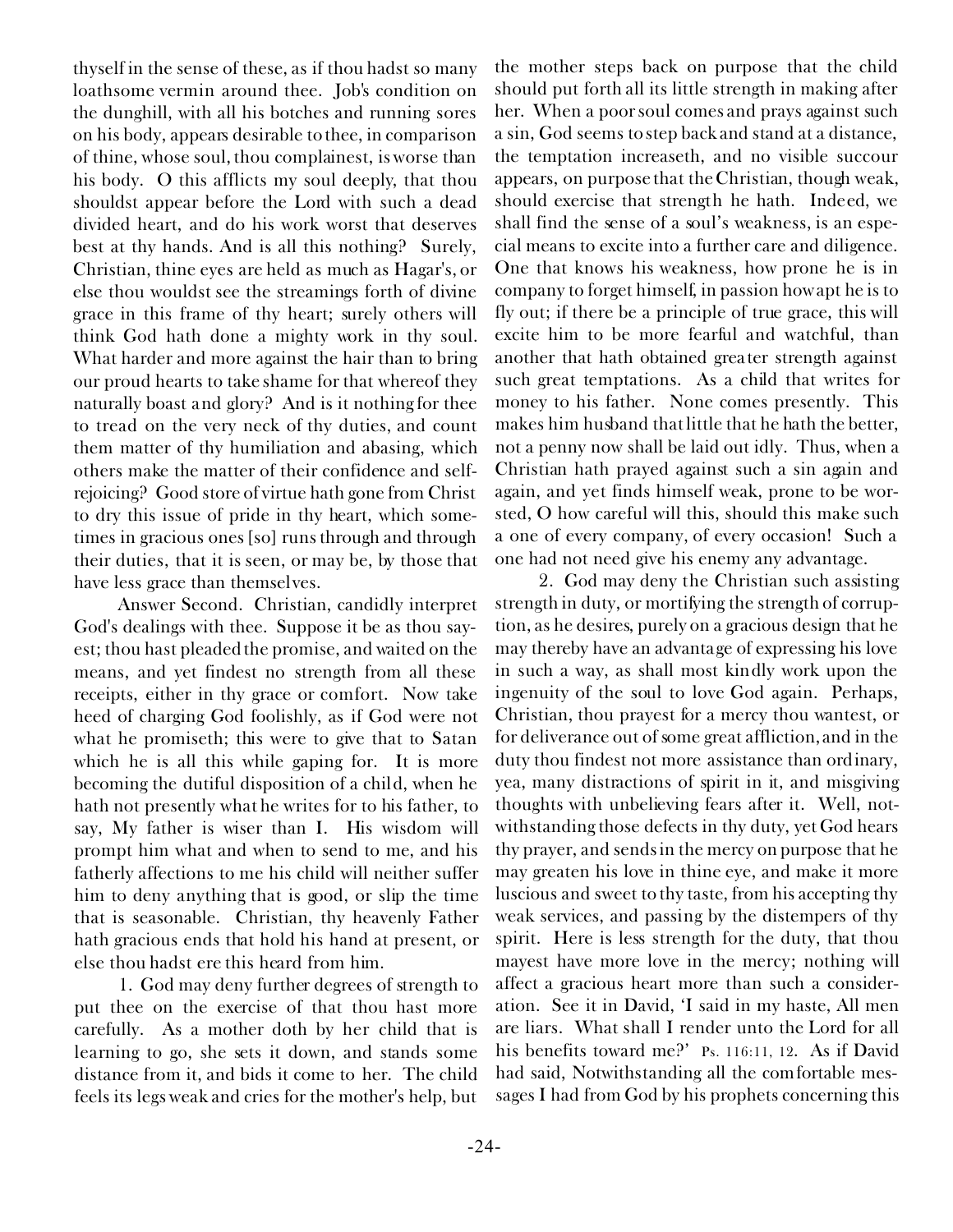matter, my own prayers, and those remarkable providences, which carried in them a partial answer to them, and performance of what was promised, yet I betrayed much unbelief, questioning the truth of the one, and the return of the other; and hath God, notwithstanding all my infirmities, fulfilled my desire, and performed his promise? O what shall I render unto the Lord? Thus David reads God's mercy through the spectacles of his own weakness and infirmity, and it appears great; whereas if a mercy should come in, as an answer to a duty managed with such strength of faith, and height of other graces, as might free him and his duty from usual infirmities, this might prove a snare, and occasion some selfapplauding, rather than mercy-admiring thoughts in the creature.

3. God may communicate the less of his assisting strength, that he may show the more of his supporting strength, in upholding weak grace. We do not wonder to see a man of strong constitution that eats his bread heartily and sleep soundly, live. But for a crazy body, full of ails and infirmities, to be so patched and shored up by the physician's art that he stands to old age, this begets some wonder in the beholders. It may be thou art a poor trembling soul, thy faith is weak, and thy assaults from Satan strong, thy corruptions stirring and active, and thy mortifying strength little, so that in thy opinion they rather gain ground on thy grace, than give ground to it. Ever and anon thou art ready to think thou shalt be cast as a wreck upon the devil's shore; and yet to this day thy grace lives, though full of leaks. Now is it not worth the stepping aside to see this strange sight? A broken ship with masts and hull rent and torn, thus towed along by almighty power through an angry sea, and armadas of sins and devils, safely into its harbor. To see a poor dilling or rush-candle in the face of the boisterous wind, and not blown out! In a word, to see a weak stripling in grace held up in God's arms till he beats the devil craven! This God is doing in upholding thee. Thou art one of those babes, out of whose mouth God is perfecting his praise, by ordaining such strength for thee, that thou, a babe in grace, shalt yet foil a giant in wrath and power.

*Answer Third.* If after long waiting for strength from God, it be as thou complainest, inquire whether the τὸ καταέχοις, that which hinders, be not found

in thyself. The head is the seat of animal spirits, yet there may be such obstructions in the body as the other members may for a time be deprived of them; till the passage be free between Christ thy head and thee, thy strength will not come, and therefore be willing to inquire,

1. Hast thou come indeed to God for strength to perform duty, to mortify corruption and the like? Perhaps thou wilt say, Yes, I have waited on those ordinances which are the way in which he hath promised to give out strength. But is this all? Thou mayest come to them, and not wait on God in them. Hast thou not carnally expected strength from them, and so put the ordinances in God's stead? Hath not the frame of thy spirit some affinity with theirs, <We will go into such a city, and buy and sell, and get gain?' James 4:13. Hath not thy heart said, I will go and hear such a man, and get comfort, and strength? And dost thou wonder thou art weak, barren and unfruitful? Are ordinances God, that they should make you strong or comfortable? Thou mayest hear them answer thee, poor soul, as the king to the woman in the siege of Samaria. Help, O prayer, sayest thou, or, O minister; how can they help except the Lord help? These are but Christ's servants. Christ keeps the key of his wine cellar; they cannot so much as make you drink when you come to their master's house; and therefore, poor soul, stay not short of Christ, but press through all the crowd of ordinances, and ask to speak with Jesus, to see Jesus, and touch him, and virtue will come forth.

2. Ask thy soul whether thou hast been thankful for that little strength thou hast. Though thou art not of that strength in grace to run with the foremost and hold pace with the tallest of thy brethren, yet thou art thankful that thou hast any strength at all, though it be but to cry after them whom thou seest outstrip thee in grace, this is worth thy thanks. All in David's army attained not to be equal with his few worthies in prowess and honor, and yet did not cashier themselves: thou hast reason to be thankful for the meanest place in the army of saints, the least communications of gospel-mercy and grace must not be overlooked. As soon as ever Moses with his army was through the sea, they strike up before they stir from the bank side, and acknowledge the wonderful appearance of God's power and mercy for them,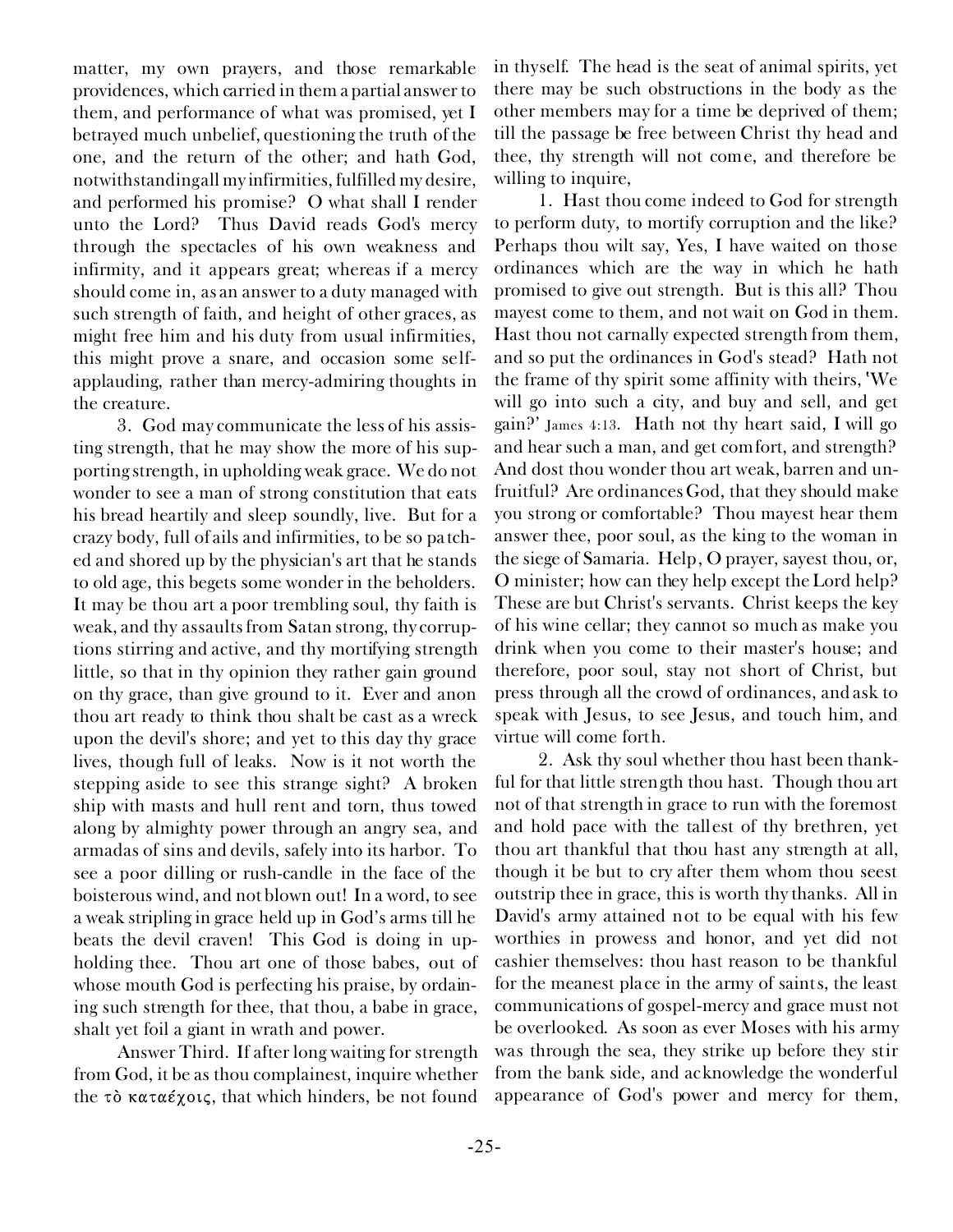though this was but one step in their way; [for] a howling wilderness presented itself to them, and [though] they [were] not able to subsist a few days with all their provision, for all their great victory, yet Moses will praise God for this handsel of mercy. This holy man knew the only way to keep credit with God, so as to have more, was to keep touch, and pay down his praise for what was received. If thou wouldst have fuller communications of divine strength, own God in what he hath done. Art thou weak? Bless God thou hast life. Dost thou through feebleness often fail in duty, and fall into temptation? Mourn in the sense of these; yet bless God in that thou dost not live in a total neglect of duty, out of a profane contempt thereof, and instead of falling through weakness, thou dost not lie in the mire of sin through the wickedness of thy heart. The unthankful soul may thank itself it thrives no better.

3. Art thou humble under the assistance and strength God hath given thee? Pride stops the conduit. If the heart begin to swell, it is time for God to hold his hand, and turn the cock, for all that is poured on such a soul runs over into self-applauding, and so it is as water spilt, in regard of any good it doth the creature, or any glory it brings to God. A proud heart and a lofty mountain are never fruitful. Now beside the common ways that pride discovers itself, as by undervaluing others, and overvaluing itself, and such like, you shall observe two other symptoms of it. (1.) It appears in bold adventures, when a person runs into the mouth of temptation, bearing himself up on the confidence of his grace received. This was Peter's sin, by which he was drawn to engage further than became an humble faith, running into devil's quarters, and so became his prisoner for a while. The good man, when in his right temper, had thoughts low enough of himself, as when he asked his Master, Is it I? But he that feared at one time lest he might be the traitor, at another cannot think so ill of himself, as to suspect he should be the denier of his Master. What, he? No, though all the rest should forsake him, yet he would stand to his colors. Is this thy case, Christian? Possibly God hath given thee much of his mind; art thou skilful in the Word of life, and therefore thou darest venture to breathe in corrupt air, as if only the weak spirits of less knowing Christians exposed them to be infected

with the contagion of error and heresy. Thou hast a large portion of grace, or at least thou thinkest so, and venturest to go where an humble-minded Christian would fear his heels should slip under him. Truly, now thou temptest God to suffer thy lock to be cut, when thou art so bold to lay thy head in the lap of a temptation. (2.) Pride appears in the neglect of those means whereby the saints' graces and comforts are to be fed when strongest. Maybe, Christian, when thou art under fears and doubts, then God hath thy company, thou art oft with thy pitcher at his door; but when thou hast got any measure of peace, there grows presently some strangeness between God and thee; thy pitcher walks not as it was wont to these wells of salvation. No wonder if thou, though rich in grace and comfort, goest behind-hand, seeing thou spendest on the old stock, and drivest no trade at present to bring in more. Or if thou dost not thus neglect duty, yet maybe thou dost not perform with that humility which formerly beautified the same: then thou prayed in the sense of thy weakness to get strength, now thou prayest to show thy strength, that others may admire thee. And if once, like Hezekiah, we call in spectators to see our treasure, and applaud us for our gifts and comfort, then it is high time for God, if he indeed love us, to send some messengers, to carry these away from us, which carry our hearts from him.

*Answer Fourth.* If thy heart doth not smite thee from what hath been said, but thou hast sincerely waited on God, and yet hast not received the strength thou desirest, yet let it be thy resolution to live and die waiting on him. God doth not tell us his time of coming, and it were boldness to set on of our own heads. Go, saith Christ, to his disciples, 'tarry ye in the city of Jerusalem, until ye be endued with power from on high,' Luke 24:49. Thus he saith to thee, Stay at Jerusalem, wait on him in the means he hath appointed, till thou beest endued with further power to mortify thy corruptions, &c. And for thy comfort know,

1. Thy thus persevering to wait on God will be an evidence of strong grace in thee. The less encouragement thou hast to duty, the more [is] thy faith and obedience to bear thee up in duty. He that can trade when times are so dead, that all his ware lies upon his hand, and yet draws not in his hand, but rather trades more and more, sure his stock is great. What! no